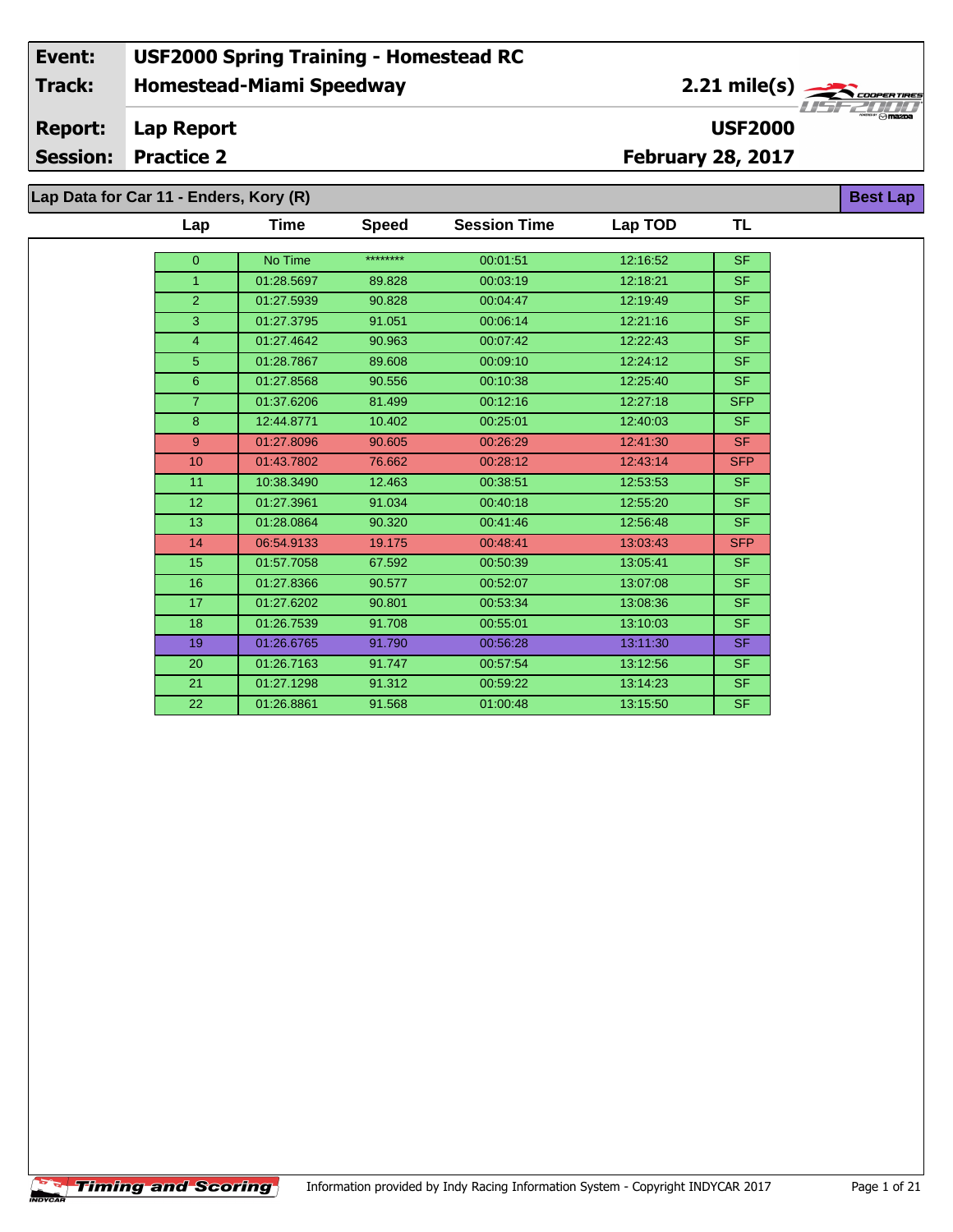**Lap Data for Car 12 - de la Vara, Moises (R)**

 $\overline{\phantom{a}}$ 

| Lap             | Time       | <b>Speed</b> | <b>Session Time</b> | Lap TOD  | <b>TL</b>  |
|-----------------|------------|--------------|---------------------|----------|------------|
| $\overline{0}$  | No Time    | ********     | 00:03:59            | 12:19:01 | <b>SF</b>  |
| $\mathbf{1}$    | 01:28.2907 | 90.111       | 00:05:27            | 12:20:29 | <b>SF</b>  |
| $\overline{2}$  | 01:27.7594 | 90.657       | 00:06:55            | 12:21:57 | <b>SF</b>  |
| 3               | 01:26.9538 | 91.497       | 00:08:22            | 12:23:24 | <b>SF</b>  |
| 4               | 01:26.8968 | 91.557       | 00:09:49            | 12:24:50 | <b>SF</b>  |
| 5               | 01:38.6375 | 80.659       | 00:11:27            | 12:26:29 | <b>SFP</b> |
| 6               | 12:49.2150 | 10.343       | 00:24:16            | 12:39:18 | <b>SF</b>  |
| $\overline{7}$  | 01:27.1950 | 91.244       | 00:25:44            | 12:40:45 | <b>SF</b>  |
| 8               | 01:44.7651 | 75.941       | 00:27:28            | 12:42:30 | <b>SFP</b> |
| 9               | 04:06.9992 | 32.211       | 00:31:35            | 12:46:37 | <b>SF</b>  |
| 10 <sup>1</sup> | 01:26.8341 | 91.623       | 00:33:02            | 12:48:04 | <b>SF</b>  |
| 11              | 01:26.7685 | 91.692       | 00:34:29            | 12:49:31 | <b>SF</b>  |
| 12 <sup>2</sup> | 01:26.3770 | 92.108       | 00:35:55            | 12:50:57 | <b>SF</b>  |
| 13              | 01:27.0097 | 91.438       | 00:37:22            | 12:52:24 | <b>SF</b>  |
| 14              | 01:38.1312 | 81.075       | 00:39:01            | 12:54:02 | <b>SFP</b> |
| 15              | 11:36.7675 | 11.418       | 00:50:37            | 13:05:39 | <b>SF</b>  |
| 16              | 01:28.6582 | 89.738       | 00:52:06            | 13:07:08 | <b>SF</b>  |
| 17              | 01:27.8305 | 90.584       | 00:53:34            | 13:08:36 | <b>SF</b>  |
| 18              | 01:26.4110 | 92.072       | 00:55:00            | 13:10:02 | <b>SF</b>  |
| 19              | 01:26.8010 | 91.658       | 00:56:27            | 13:11:29 | <b>SF</b>  |
| 20              | 01:27.1043 | 91.339       | 00:57:54            | 13:12:56 | <b>SF</b>  |
| 21              | 01:26.9945 | 91.454       | 00:59:21            | 13:14:23 | <b>SF</b>  |
| 22              | 01:26.8499 | 91.606       | 01:00:48            | 13:15:50 | <b>SF</b>  |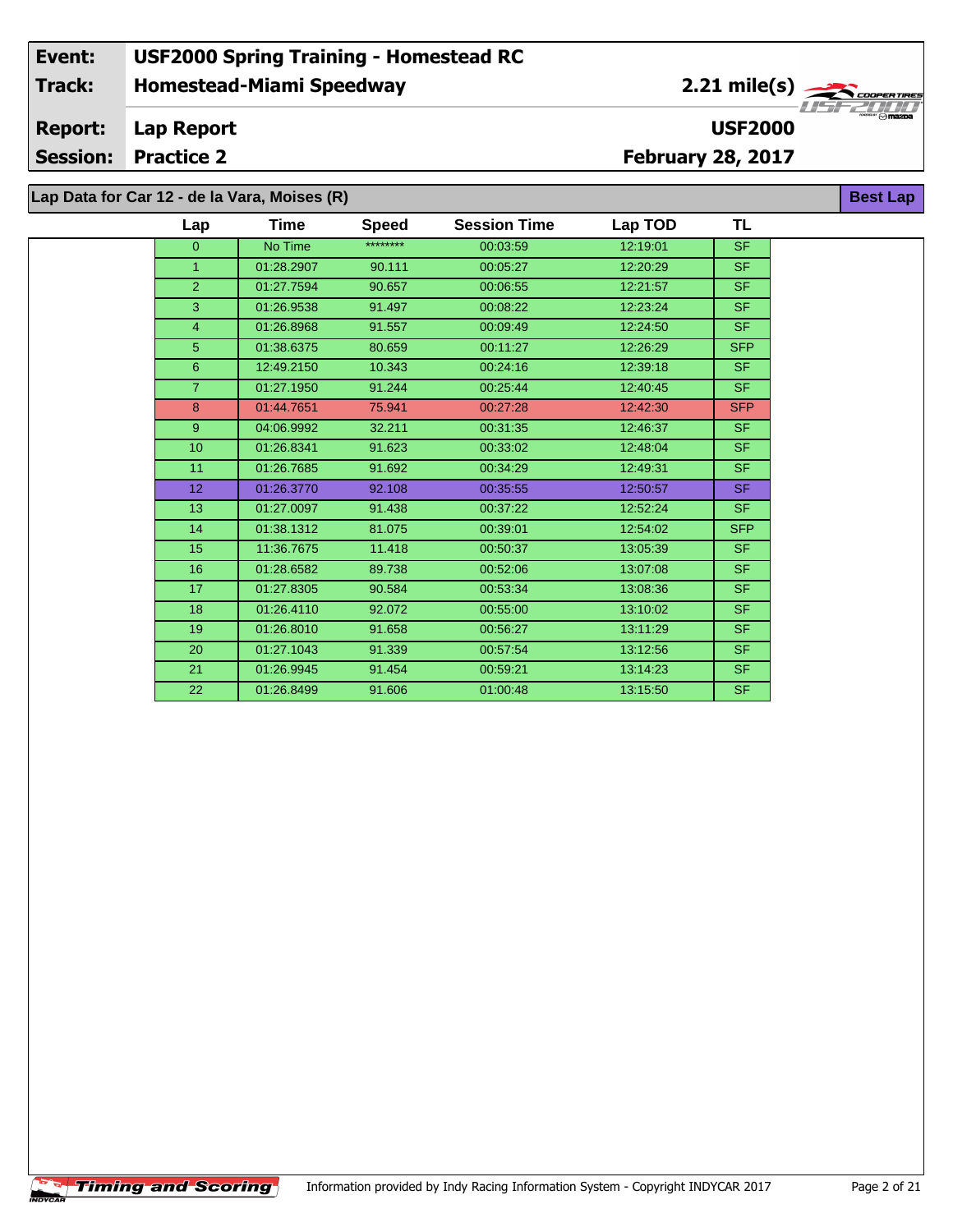$\overline{\phantom{a}}$ 

| Lap             | Time       | <b>Speed</b> | <b>Session Time</b> | Lap TOD   | <b>TL</b>  |
|-----------------|------------|--------------|---------------------|-----------|------------|
| $\overline{0}$  | No Time    | ********     | 00:05:38            | 12:20:40  | <b>SF</b>  |
| $\mathbf{1}$    | 01:29.8584 | 88.539       | 00:07:08            | 12:22:010 | <b>SF</b>  |
| $\overline{2}$  | 01:27.8010 | 90.614       | 00:08:36            | 12:23:37  | <b>SF</b>  |
| 3               | 01:27.2731 | 91.162       | 00:10:03            | 12:25:05  | SF.        |
| $\overline{4}$  | 01:27.3374 | 91.095       | 00:11:30            | 12:26:32  | <b>SF</b>  |
| 5 <sup>5</sup>  | 01:26.9291 | 91.523       | 00:12:57            | 12:27:59  | <b>SF</b>  |
| 6               | 01:26.6377 | 91.831       | 00:14:24            | 12:29:26  | <b>SF</b>  |
| $\overline{7}$  | 01:26.4915 | 91.986       | 00:15:50            | 12:30:52  | SF.        |
| 8               | 01:26.9139 | 91.539       | 00:17:17            | 12:32:19  | <b>SF</b>  |
| 9 <sup>°</sup>  | 01:26.6946 | 91.770       | 00:18:44            | 12:33:46  | <b>SF</b>  |
| 10 <sup>1</sup> | 01:26.9435 | 91.508       | 00:20:11            | 12:35:13  | <b>SF</b>  |
| 11              | 01:39.1051 | 80.278       | 00:21:50            | 12:36:52  | SFP        |
| 12 <sub>2</sub> | 03:39.7673 | 36.202       | 00:25:30            | 12:40:31  | SF.        |
| 13              | 01:46.1644 | 74.940       | 00:27:16            | 12:42:18  | <b>SFP</b> |
| 14              | 07:16.3361 | 18.234       | 00:34:32            | 12:49:34  | SF.        |
| 15              | 01:35.4929 | 83.315       | 00:36:08            | 12:51:09  | SF.        |
| 16              | 01:29.5023 | 88.892       | 00:37:37            | 12:52:39  | SF         |
| 17              | 01:28.9529 | 89.441       | 00:39:06            | 12:54:08  | SF.        |
| 18              | 01:40.8917 | 78.857       | 00:40:47            | 12:55:49  | <b>SF</b>  |
| 19              | 01:27.9262 | 90.485       | 00:42:15            | 12:57:17  | <b>SF</b>  |
| 20              | 01:40.3267 | 79.301       | 00:43:55            | 12:58:57  | <b>SFP</b> |
| 21              | 06:37.4755 | 20.016       | 00:50:33            | 13:05:34  | <b>SF</b>  |
| 22              | 01:27.1419 | 91.299       | 00:51:60            | 13:07:02  | SF.        |
| 23              | 01:26.8589 | 91.597       | 00:53:27            | 13:08:28  | <b>SF</b>  |
| 24              | 01:37.1557 | 81.889       | 00:55:04            | 13:10:06  | <b>SFP</b> |
| 25              | 03:16.4252 | 40.504       | 00:58:20            | 13:13:22  | SF.        |
| 26              | 01:26.8674 | 91.588       | 00:59:47            | 13:14:49  | <b>SF</b>  |
| 27              | 01:42.5434 | 77.587       | 01:01:30            | 13:16:31  | <b>SFP</b> |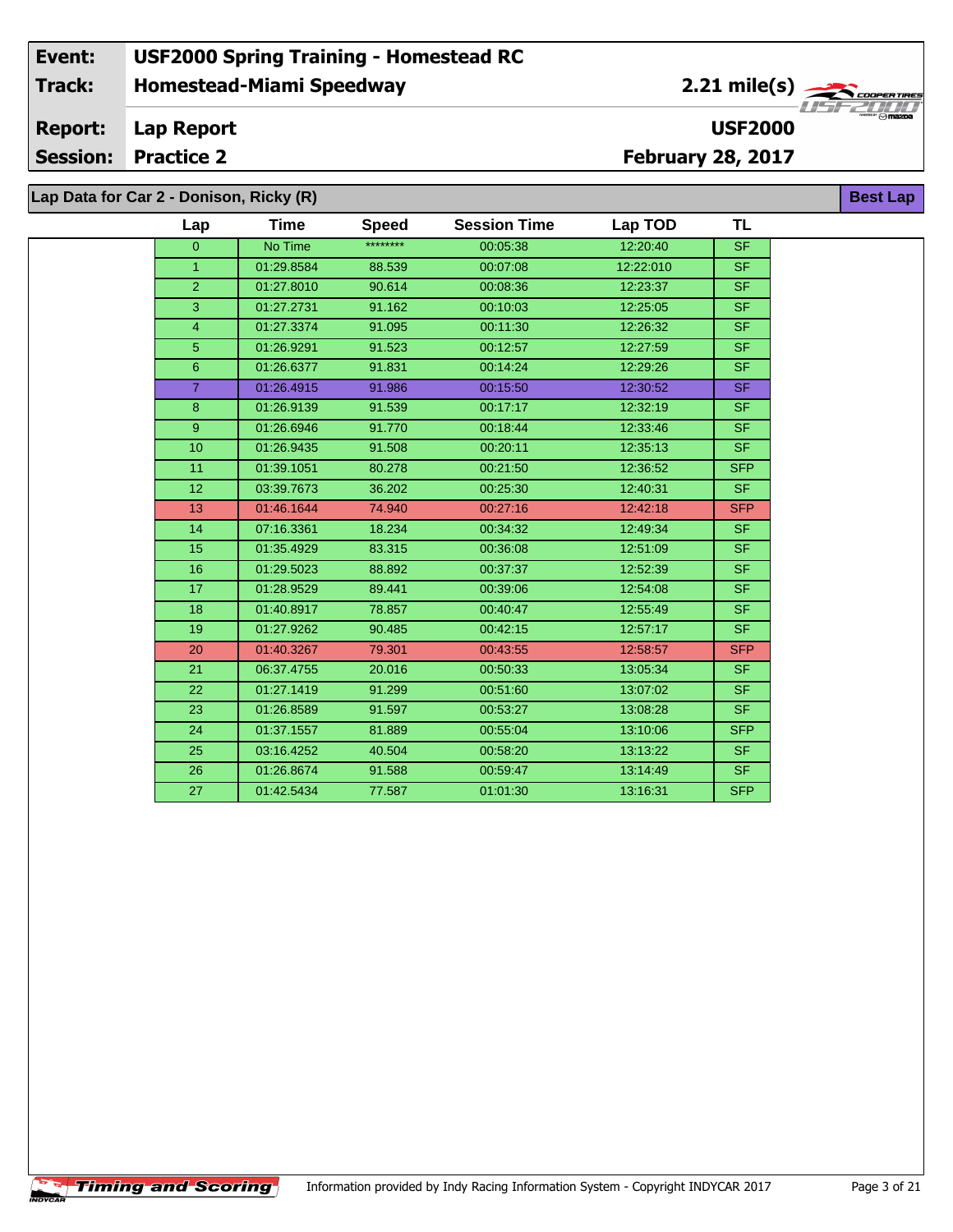#### **Event: USF2000 Spring Training - Homestead RC 2.21 mile(s) Track: Homestead-Miami Speedway** COOPERTIRE **Report: Lap Report USF2000 Session: Practice 2 February 28, 2017**

**Lap Data for Car 20 - Horton, Chandler (R)**

**Timing and Scoring** 

÷.

|                | ata for Car 20 - Horton, Chandler (R) |              |                     |          |                          | <b>Best Lap</b> |
|----------------|---------------------------------------|--------------|---------------------|----------|--------------------------|-----------------|
| Lap            | <b>Time</b>                           | <b>Speed</b> | <b>Session Time</b> | Lap TOD  | TL                       |                 |
| $\overline{0}$ | No Time                               | ********     | 00:01:53            | 12:16:54 | $\overline{\mathsf{SF}}$ |                 |
| $\mathbf{1}$   | 01:30.5368                            | 87.876       | 00:03:23            | 12:18:25 | SF.                      |                 |
| $\overline{2}$ | 01:47.9237                            | 73.719       | 00:05:11            | 12:20:13 | <b>SF</b>                |                 |
| 3              | 01:48.2674                            | 73.485       | 00:06:59            | 12:22:01 | SFP                      |                 |
| $\overline{4}$ | 04:06.8269                            | 32.233       | 00:11:06            | 12:26:08 | SF.                      |                 |
| 5 <sub>5</sub> | 01:29.1331                            | 89.260       | 00:12:35            | 12:27:37 | <b>SF</b>                |                 |
| 6              | 01:29.6985                            | 88.697       | 00:14:05            | 12:29:07 | SF.                      |                 |
| $\overline{7}$ | 01:30.7029                            | 87.715       | 00:15:36            | 12:30:37 | <b>SF</b>                |                 |
| $\bf 8$        | 01:29.9574                            | 88.442       | 00:17:06            | 12:32:07 | SF.                      |                 |
| 9              | 01:30.3567                            | 88.051       | 00:18:36            | 12:33:38 | <b>SF</b>                |                 |
| 10             | 01:40.3052                            | 79.318       | 00:20:16            | 12:35:18 | <b>SF</b>                |                 |
| 11             | 01:30.0835                            | 88.318       | 00:21:46            | 12:36:48 | SF.                      |                 |
| 12             | 01:30.8586                            | 87.565       | 00:23:17            | 12:38:19 | <b>SF</b>                |                 |
| 13             | 01:31.0658                            | 87.365       | 00:24:48            | 12:39:50 | <b>SF</b>                |                 |
| 14             | 01:30.3942                            | 88.014       | 00:26:19            | 12:41:21 | <b>SF</b>                |                 |
| 15             | 01:48.6777                            | 73.207       | 00:28:07            | 12:43:09 | <b>SFP</b>               |                 |
| 16             | 06:16.9232                            | 21.108       | 00:34:24            | 12:49:26 | SF.                      |                 |
| 17             | 01:28.7446                            | 89.651       | 00:35:53            | 12:50:55 | <b>SF</b>                |                 |
| 18             | 01:28.4562                            | 89.943       | 00:37:22            | 12:52:23 | <b>SF</b>                |                 |
| 19             | 01:28.1009                            | 90.306       | 00:38:50            | 12:53:51 | SF.                      |                 |
| 20             | 01:28.2141                            | 90.190       | 00:40:18            | 12:55:20 | <b>SF</b>                |                 |
| 21             | 01:30.7189                            | 87.699       | 00:41:49            | 12:56:50 | <b>SF</b>                |                 |
| 22             | 01:48.4288                            | 73.375       | 00:43:37            | 12:58:39 | <b>SFP</b>               |                 |
| 23             | 07:11.2016                            | 18.451       | 00:50:48            | 13:05:50 | SF.                      |                 |
| 24             | 01:29.0414                            | 89.352       | 00:52:17            | 13:07:19 | <b>SF</b>                |                 |
| 25             | 01:29.9304                            | 88.468       | 00:53:47            | 13:08:49 | SF.                      |                 |
| 26             | 01:28.8152                            | 89.579       | 00:55:16            | 13:10:18 | <b>SF</b>                |                 |
| 27             | 01:28.5638                            | 89.834       | 00:56:45            | 13:11:46 | <b>SF</b>                |                 |
| 28             | 01:41.3405                            | 78.508       | 00:58:26            | 13:13:28 | SFP                      |                 |
|                |                                       |              |                     |          |                          |                 |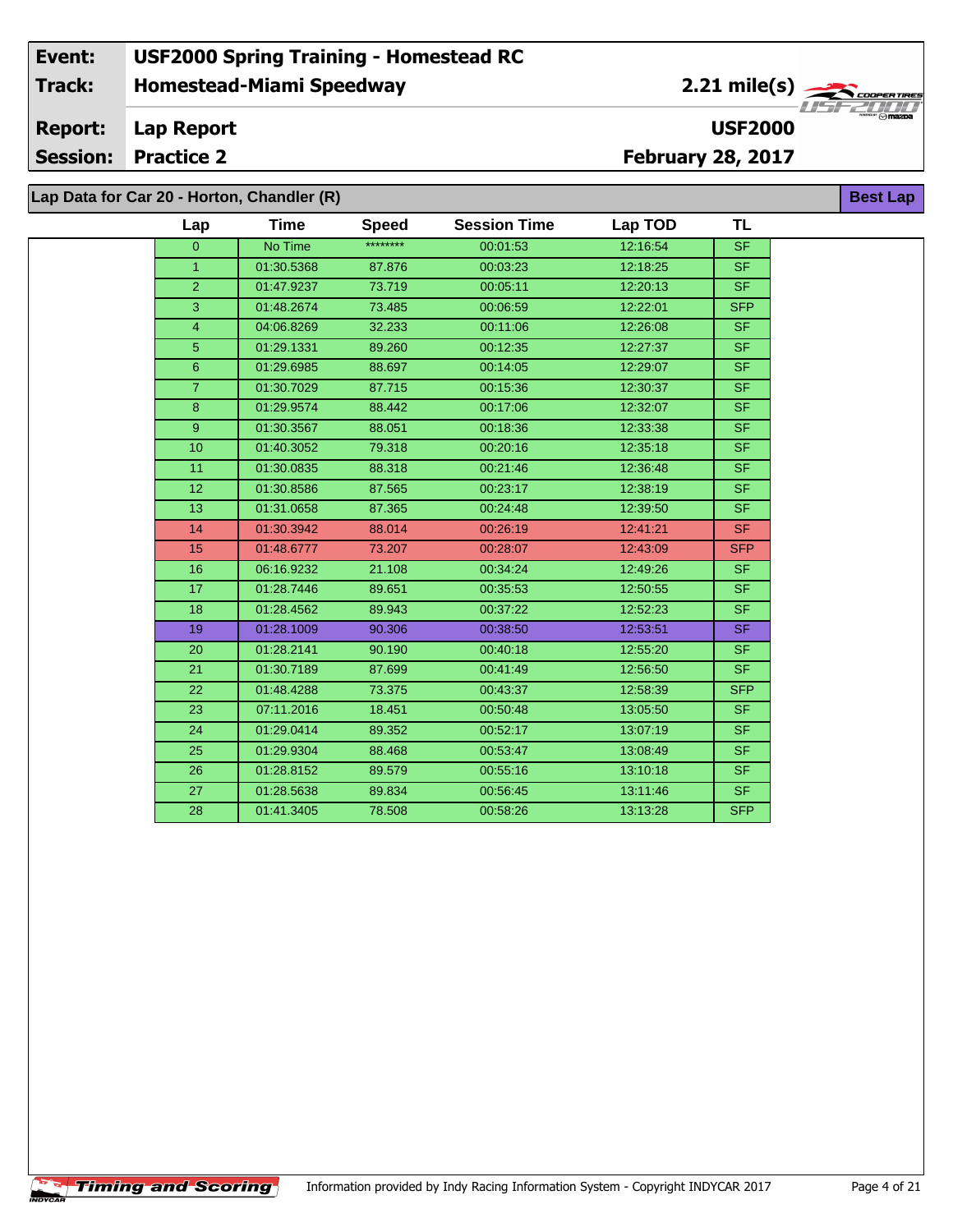**Lap Data for Car 22 - Ming, Calvin (R)**

| Lap            | Time       | <b>Speed</b> | <b>Session Time</b> | Lap TOD  | TL         |
|----------------|------------|--------------|---------------------|----------|------------|
| $\Omega$       | No Time    | ********     | 00:01:44            | 12:16:46 | <b>SF</b>  |
| 1              | 01:27.0404 | 91.406       | 00:03:11            | 12:18:13 | <b>SF</b>  |
| $\overline{2}$ | 01:26.2320 | 92.263       | 00:04:37            | 12:19:39 | <b>SF</b>  |
| 3              | 01:26.5834 | 91.888       | 00:06:04            | 12:21:05 | <b>SF</b>  |
| $\overline{4}$ | 01:26.6533 | 91.814       | 00:07:30            | 12:22:32 | <b>SF</b>  |
| 5              | 01:25.9622 | 92.552       | 00:08:56            | 12:23:58 | SF.        |
| 6              | 01:26.6150 | 91.855       | 00:10:23            | 12:25:25 | <b>SF</b>  |
| $\overline{7}$ | 01:26.2907 | 92.200       | 00:11:49            | 12:26:51 | SF.        |
| 8              | 01:26.4449 | 92.036       | 00:13:16            | 12:28:17 | SF.        |
| 9 <sup>°</sup> | 01:36.8307 | 82.164       | 00:14:52            | 12:29:54 | <b>SFP</b> |
| 10             | 12:09.2024 | 10.911       | 00:27:02            | 12:42:03 | <b>SFP</b> |
| 11             | 04:12.6683 | 31.488       | 00:31:14            | 12:46:16 | SF.        |
| 12             | 01:26.3142 | 92.175       | 00:32:41            | 12:47:42 | <b>SF</b>  |
| 13             | 01:26.3661 | 92.119       | 00:34:07            | 12:49:09 | SF.        |
| 14             | 01:26.2065 | 92.290       | 00:35:33            | 12:50:35 | SF.        |
| 15             | 01:41.1314 | 78.670       | 00:37:14            | 12:52:16 | <b>SFP</b> |

 $\overline{\phantom{a}}$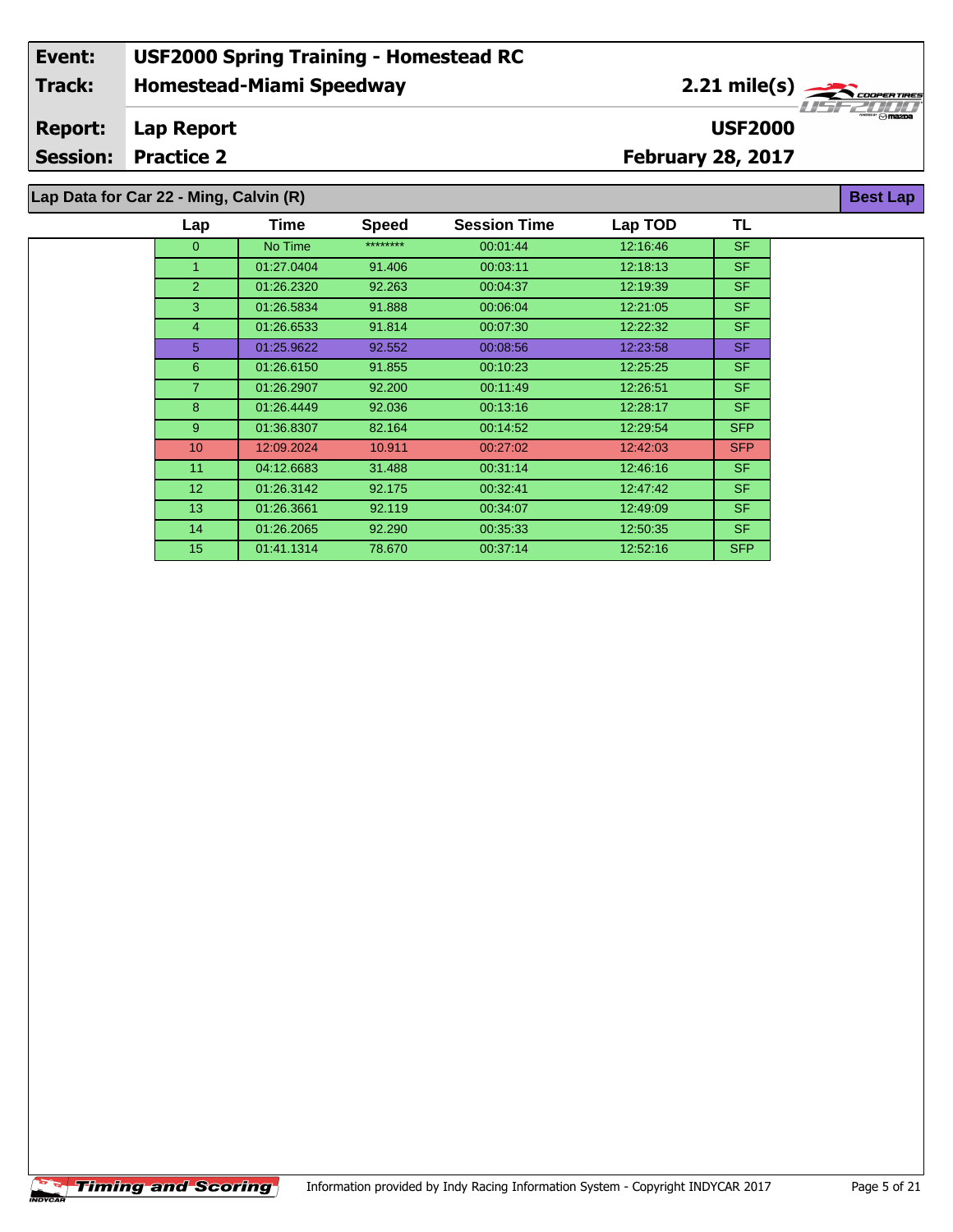# **Lap Data for Car 23 - Kohl, Lucas**

 $\overline{\phantom{a}}$ 

| Lap             | Time       | <b>Speed</b> | <b>Session Time</b> | Lap TOD  | TL         |
|-----------------|------------|--------------|---------------------|----------|------------|
| $\overline{0}$  | No Time    | ********     | 00:03:58            | 12:18:60 | <b>SF</b>  |
| $\mathbf{1}$    | 01:29.8313 | 88.566       | 00:05:28            | 12:20:30 | <b>SF</b>  |
| $\overline{2}$  | 01:27.5243 | 90.900       | 00:06:55            | 12:21:57 | <b>SF</b>  |
| 3               | 01:28.8775 | 89.516       | 00:08:24            | 12:23:26 | <b>SF</b>  |
| $\overline{4}$  | 01:27.9403 | 90.470       | 00:09:52            | 12:24:54 | <b>SF</b>  |
| 5               | 01:27.0317 | 91.415       | 00:11:19            | 12:26:21 | <b>SF</b>  |
| 6               | 01:26.7602 | 91.701       | 00:12:46            | 12:27:48 | <b>SF</b>  |
| $\overline{7}$  | 01:27.2563 | 91.180       | 00:14:13            | 12:29:15 | <b>SF</b>  |
| 8               | 01:27.4653 | 90.962       | 00:15:41            | 12:30:42 | <b>SF</b>  |
| $\overline{9}$  | 01:40.9884 | 78.781       | 00:17:22            | 12:32:23 | <b>SFP</b> |
| 10              | 14:06.6503 | 9.397        | 00:31:28            | 12:46:30 | <b>SF</b>  |
| 11              | 01:26.8613 | 91.594       | 00:32:55            | 12:47:57 | <b>SF</b>  |
| 12              | 01:27.8267 | 90.587       | 00:34:23            | 12:49:25 | <b>SF</b>  |
| 13 <sup>2</sup> | 01:27.9933 | 90.416       | 00:35:51            | 12:50:53 | <b>SF</b>  |
| 14              | 01:39.0979 | 80.284       | 00:37:30            | 12:52:32 | <b>SFP</b> |
| 15              | 13:13.1227 | 10.031       | 00:50:43            | 13:05:45 | <b>SF</b>  |
| 16              | 01:30.3798 | 88.029       | 00:52:14            | 13:07:15 | <b>SF</b>  |
| 17              | 01:25.7243 | 92.809       | 00:53:39            | 13:08:41 | <b>SF</b>  |
| 18              | 01:26.0275 | 92.482       | 00:55:05            | 13:10:07 | <b>SF</b>  |
| 19              | 01:26.0062 | 92.505       | 00:56:31            | 13:11:33 | <b>SF</b>  |
| 20              | 01:26.5245 | 91.951       | 00:57:58            | 13:12:60 | <b>SF</b>  |
| 21              | 01:26.0801 | 92.426       | 00:59:24            | 13:14:26 | <b>SF</b>  |
| 22              | 01:36.5268 | 82.423       | 01:01:00            | 13:16:02 | <b>SFP</b> |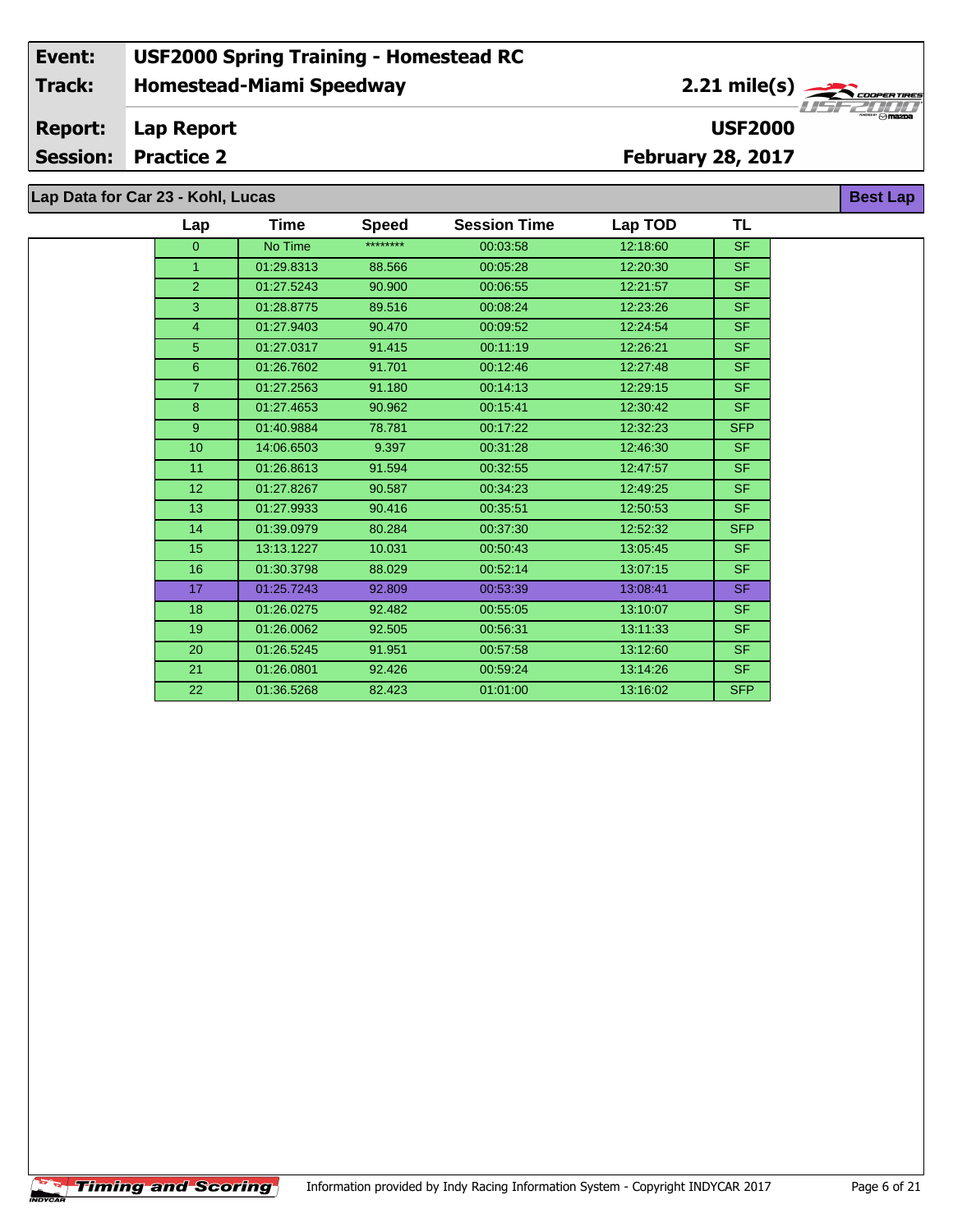**Lap Data for Car 3 - Askew, Oliver (R)**

÷.

| Lap             | Time       | <b>Speed</b> | <b>Session Time</b> | Lap TOD  | TL         |
|-----------------|------------|--------------|---------------------|----------|------------|
| $\mathbf{0}$    | No Time    | ********     | 00:03:60            | 12:19:01 | <b>SF</b>  |
| 1 <sup>1</sup>  | 01:34.6846 | 84.026       | 00:05:34            | 12:20:36 | <b>SF</b>  |
| $\overline{2}$  | 01:25.9256 | 92.592       | 00:07:00            | 12:22:02 | <b>SF</b>  |
| 3               | 01:25.6435 | 92.897       | 00:08:26            | 12:23:28 | <b>SF</b>  |
| $\overline{4}$  | 01:36.1866 | 82.714       | 00:10:02            | 12:25:04 | <b>SFP</b> |
| 5               | 03:04.5984 | 43.099       | 00:13:07            | 12:28:09 | <b>SF</b>  |
| $6^{\circ}$     | 01:25.4461 | 93.111       | 00:14:32            | 12:29:34 | <b>SF</b>  |
| 7 <sup>1</sup>  | 01:26.0348 | 92.474       | 00:15:58            | 12:30:60 | <b>SF</b>  |
| 8               | 01:25.6906 | 92.846       | 00:17:24            | 12:32:26 | <b>SF</b>  |
| 9 <sup>°</sup>  | 01:25.1766 | 93.406       | 00:18:49            | 12:33:51 | SF.        |
| 10              | 01:25.4578 | 93.099       | 00:20:15            | 12:35:16 | <b>SF</b>  |
| 11              | 01:25.6411 | 92.899       | 00:21:40            | 12:36:42 | <b>SF</b>  |
| 12 <sup>°</sup> | 01:34.9351 | 83.805       | 00:23:15            | 12:38:17 | <b>SFP</b> |
| 13              | 09:45.9349 | 13.578       | 00:33:01            | 12:48:03 | <b>SF</b>  |
| 14              | 01:25.4781 | 93.076       | 00:34:27            | 12:49:28 | <b>SF</b>  |
| 15              | 01:25.6264 | 92.915       | 00:35:52            | 12:50:54 | <b>SF</b>  |
| 16              | 01:26.1288 | 92.373       | 00:37:18            | 12:52:20 | <b>SF</b>  |
| 17              | 01:25.5589 | 92.989       | 00:38:44            | 12:53:46 | <b>SF</b>  |
| 18              | 01:39.7998 | 79.720       | 00:40:24            | 12:55:25 | <b>SFP</b> |
| 19              | 10:07.4949 | 13.096       | 00:50:31            | 13:05:33 | <b>SF</b>  |
| 20              | 01:26.1878 | 92.310       | 00:51:57            | 13:06:59 | <b>SF</b>  |
| 21              | 01:24.7454 | 93.881       | 00:53:22            | 13:08:24 | <b>SF</b>  |
| 22              | 01:29.6838 | 88.712       | 00:54:52            | 13:09:54 | SF.        |
| 23              | 01:24.8216 | 93.797       | 00:56:17            | 13:11:18 | <b>SF</b>  |
| 24              | 01:24.9609 | 93.643       | 00:57:42            | 13:12:43 | <b>SF</b>  |
| 25              | 01:45.0277 | 75.751       | 00:59:27            | 13:14:28 | <b>SFP</b> |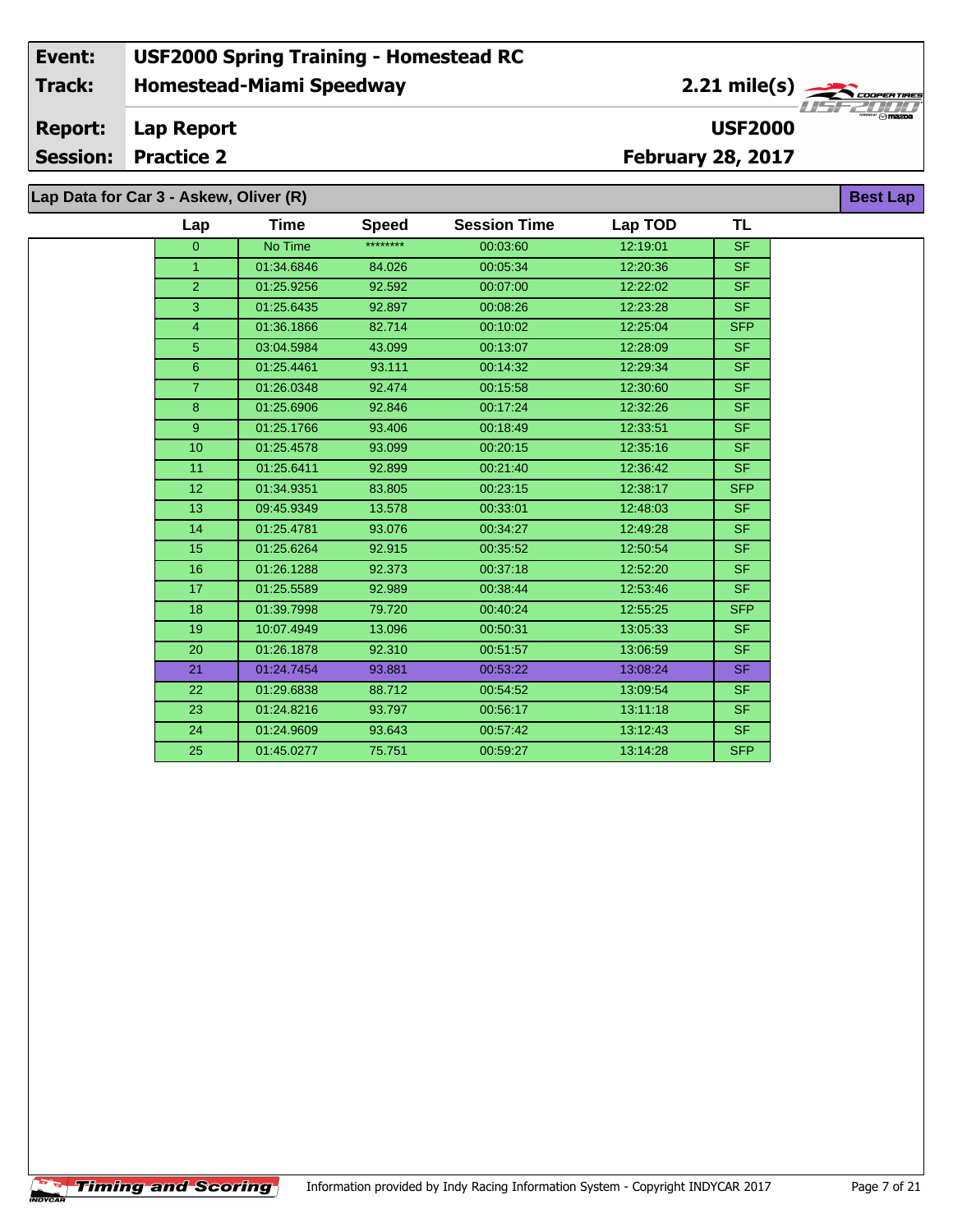**Lap Data for Car 31 - Kirkwood, Kyle (R)**

 $\overline{\phantom{a}}$ 

| Lap             | Time       | <b>Speed</b> | <b>Session Time</b> | Lap TOD  | TL         |
|-----------------|------------|--------------|---------------------|----------|------------|
| $\mathbf{0}$    | No Time    | ********     | 00:04:47            | 12:19:49 | <b>SF</b>  |
| $\overline{1}$  | 01:30.6882 | 87.729       | 00:06:17            | 12:21:19 | <b>SF</b>  |
| $\overline{2}$  | 01:27.5297 | 90.895       | 00:07:45            | 12:22:47 | <b>SF</b>  |
| 3               | 01:30.0200 | 88.380       | 00:09:15            | 12:24:17 | <b>SF</b>  |
| $\overline{4}$  | 01:28.0937 | 90.313       | 00:10:43            | 12:25:45 | <b>SF</b>  |
| $5\phantom{.}$  | 01:27.4771 | 90.950       | 00:12:11            | 12:27:12 | <b>SF</b>  |
| 6               | 01:27.4264 | 91.002       | 00:13:38            | 12:28:40 | <b>SF</b>  |
| $\overline{7}$  | 01:27.3977 | 91.032       | 00:15:05            | 12:30:07 | <b>SF</b>  |
| 8               | 01:27.3258 | 91.107       | 00:16:33            | 12:31:35 | <b>SF</b>  |
| 9               | 01:40.5499 | 79.125       | 00:18:13            | 12:33:15 | <b>SFP</b> |
| 10 <sup>°</sup> | 06:39.6486 | 19.907       | 00:24:53            | 12:39:55 | <b>SF</b>  |
| 11              | 01:25.8784 | 92.643       | 00:26:19            | 12:41:21 | <b>SF</b>  |
| 12              | 01:49.6310 | 72.571       | 00:28:08            | 12:43:10 | <b>SFP</b> |
| 13              | 22:38.9683 | 5.854        | 00:50:47            | 13:05:49 | <b>SF</b>  |
| 14              | 01:26.4882 | 91.989       | 00:52:14            | 13:07:16 | <b>SF</b>  |
| 15              | 01:41.9670 | 78.025       | 00:53:56            | 13:08:58 | <b>SF</b>  |
| 16              | 01:26.0087 | 92.502       | 00:55:22            | 13:10:24 | <b>SF</b>  |
| 17              | 01:26.3304 | 92.158       | 00:56:48            | 13:11:50 | <b>SF</b>  |
| 18              | 01:26.5430 | 91.931       | 00:58:15            | 13:13:17 | <b>SF</b>  |
| 19              | 01:26.5388 | 91.936       | 00:59:41            | 13:14:43 | <b>SF</b>  |
| 20              | 01:38.1836 | 81.032       | 01:01:19            | 13:16:21 | <b>SFP</b> |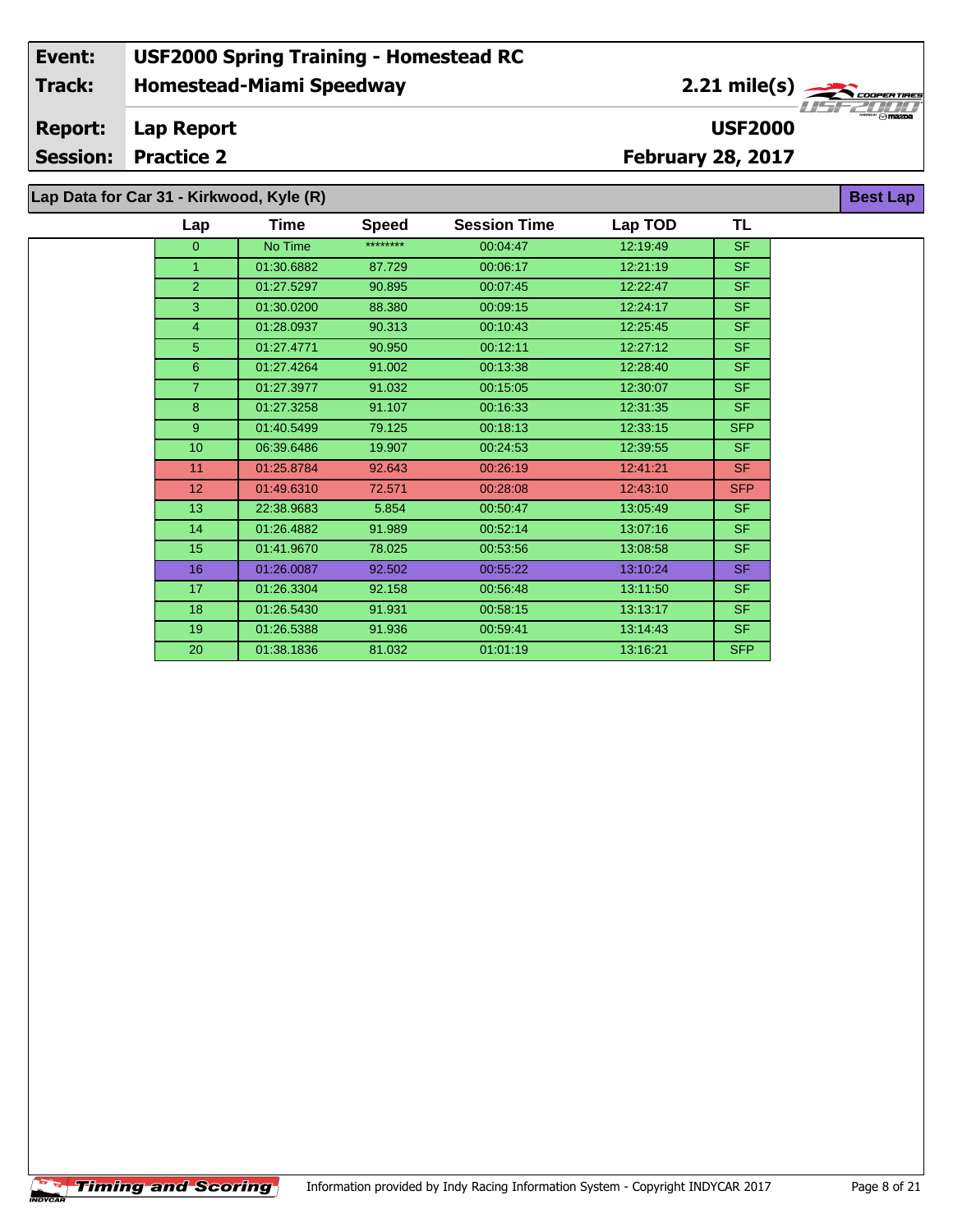**Lap Data for Car 34 - Wright, Kris (R)**

| Lap              | <b>Time</b> | <b>Speed</b> | <b>Session Time</b> | Lap TOD  | <b>TL</b>  |
|------------------|-------------|--------------|---------------------|----------|------------|
| $\overline{0}$   | No Time     | ********     | 00:02:31            | 12:17:33 | <b>SF</b>  |
| $\overline{1}$   | 01:31.2529  | 87.186       | 00:04:03            | 12:19:04 | SF.        |
| $\overline{2}$   | 01:28.0125  | 90.396       | 00:05:31            | 12:20:32 | SF.        |
| 3                | 01:27.8502  | 90.563       | 00:06:58            | 12:22:00 | SF.        |
| $\overline{4}$   | 01:29.0652  | 89.328       | 00:08:28            | 12:23:29 | SF.        |
| 5                | 01:27.7043  | 90.714       | 00:09:55            | 12:24:57 | SF.        |
| $\boldsymbol{6}$ | 01:27.5152  | 90.910       | 00:11:23            | 12:26:25 | SF.        |
| $\overline{7}$   | 01:27.8334  | 90.581       | 00:12:51            | 12:27:52 | SF.        |
| 8                | 01:27.9525  | 90.458       | 00:14:19            | 12:29:20 | SF.        |
| 9                | 01:28.5473  | 89.850       | 00:15:47            | 12:30:49 | SF.        |
| 10               | 01:39.6380  | 79.849       | 00:17:27            | 12:32:29 | <b>SFP</b> |
| 11               | 08:46.8093  | 15.102       | 00:26:14            | 12:41:15 | SF.        |
| 12 <sup>2</sup>  | 01:51.3749  | 71.434       | 00:28:05            | 12:43:07 | <b>SFP</b> |
| 13               | 03:33.7814  | 37.216       | 00:31:39            | 12:46:41 | SF.        |
| 14               | 01:27.7235  | 90.694       | 00:33:06            | 12:48:08 | SF.        |
| 15               | 01:27.8679  | 90.545       | 00:34:34            | 12:49:36 | <b>SF</b>  |
| 16               | 01:27.2944  | 91.140       | 00:36:02            | 12:51:03 | SF.        |
| 17               | 01:27.7346  | 90.683       | 00:37:29            | 12:52:31 | SF.        |
| 18               | 01:53.6576  | 70.000       | 00:39:23            | 12:54:25 | <b>SFP</b> |
| 19               | 11:39.0774  | 11.381       | 00:51:02            | 13:06:04 | SF.        |
| 20               | 01:28.3494  | 90.052       | 00:52:30            | 13:07:32 | <b>SF</b>  |
| 21               | 01:26.9529  | 91.498       | 00:53:57            | 13:08:59 | SF.        |
| 22               | 01:26.2743  | 92.217       | 00:55:24            | 13:10:25 | SF.        |
| 23               | 01:26.4781  | 92.000       | 00:56:50            | 13:11:52 | SF.        |
| 24               | 01:26.2422  | 92.252       | 00:58:16            | 13:13:18 | SF.        |
| 25               | 01:26.7620  | 91.699       | 00:59:43            | 13:14:45 | SF.        |
| 26               | 01:39.9725  | 79.582       | 01:01:23            | 13:16:25 | <b>SFP</b> |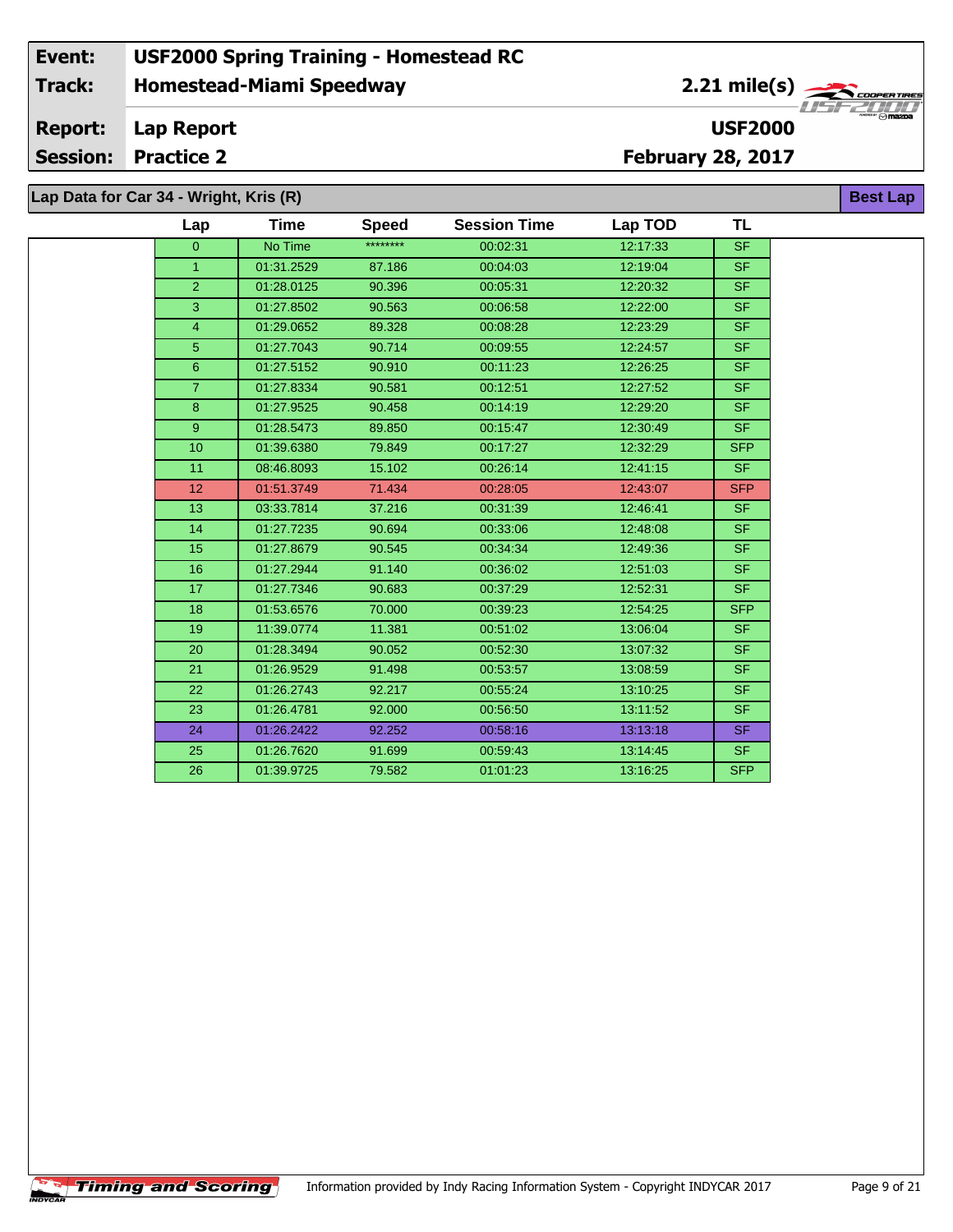|  |  |  |  | Lap Data for Car 36 - Dickerson, Dakota |  |
|--|--|--|--|-----------------------------------------|--|
|--|--|--|--|-----------------------------------------|--|

**Timing and Scoring** 

 $\overline{\phantom{a}}$ 

| Lap            | <b>Time</b> | <b>Speed</b> | <b>Session Time</b> | Lap TOD  | TL                       |
|----------------|-------------|--------------|---------------------|----------|--------------------------|
| $\overline{0}$ | No Time     | ********     | 00:01:48            | 12:16:50 | SF                       |
| $\mathbf{1}$   | 01:26.0407  | 92.468       | 00:03:14            | 12:18:16 | <b>SF</b>                |
| $\overline{2}$ | 01:25.8500  | 92.673       | 00:04:40            | 12:19:42 | $\overline{\mathsf{SF}}$ |
| $\mathbf{3}$   | 01:25.6808  | 92.856       | 00:06:05            | 12:21:07 | SF.                      |
| 4              | 01:25.9407  | 92.575       | 00:07:31            | 12:22:33 | <b>SF</b>                |
| 5 <sub>5</sub> | 01:25.6456  | 92.894       | 00:08:57            | 12:23:59 | <b>SF</b>                |
| $6\phantom{1}$ | 01:34.2305  | 84.431       | 00:10:31            | 12:25:33 | SF.                      |
| $\overline{7}$ | 01:25.8299  | 92.695       | 00:11:57            | 12:26:59 | SF                       |
| 8              | 01:37.4198  | 81.667       | 00:13:35            | 12:28:36 | <b>SFP</b>               |
| 9              | 07:16.6592  | 18.220       | 00:20:51            | 12:35:53 | <b>SF</b>                |
| 10             | 01:25.8401  | 92.684       | 00:22:17            | 12:37:19 | <b>SF</b>                |
| 11             | 01:26.0093  | 92.502       | 00:23:43            | 12:38:45 | SF.                      |
| 12             | 01:26.1580  | 92.342       | 00:25:09            | 12:40:11 | <b>SF</b>                |
| 13             | 01:44.2238  | 76.336       | 00:26:53            | 12:41:55 | <b>SFP</b>               |
| 14             | 07:31.1814  | 17.634       | 00:34:25            | 12:49:26 | SF.                      |
| 15             | 01:34.1289  | 84.522       | 00:35:59            | 12:51:01 | SF                       |
| 16             | 01:26.3274  | 92.161       | 00:37:25            | 12:52:27 | <b>SF</b>                |
| 17             | 01:26.6796  | 91.786       | 00:38:52            | 12:53:54 | <b>SF</b>                |
| 18             | 01:32.3902  | 86.113       | 00:40:24            | 12:55:26 | $\overline{\mathsf{SF}}$ |
| 19             | 01:26.1681  | 92.331       | 00:41:50            | 12:56:52 | <b>SF</b>                |
| 20             | 01:26.4465  | 92.034       | 00:43:17            | 12:58:19 | SF                       |
| 21             | 01:42.7305  | 77.445       | 00:44:59            | 13:00:01 | <b>SFP</b>               |
| 22             | 05:38.1961  | 23.525       | 00:50:38            | 13:05:39 | SF.                      |
| 23             | 01:28.5319  | 89.866       | 00:52:06            | 13:07:08 | SF.                      |
| 24             | 01:26.9807  | 91.469       | 00:53:33            | 13:08:35 | SF                       |
| 25             | 01:26.2592  | 92.234       | 00:54:59            | 13:10:01 | SF.                      |
| 26             | 01:26.3970  | 92.087       | 00:56:26            | 13:11:28 | SF.                      |
| 27             | 01:26.4047  | 92.078       | 00:57:52            | 13:12:54 | <b>SF</b>                |
| 28             | 01:26.7108  | 91.753       | 00:59:19            | 13:14:21 | <b>SF</b>                |
| 29             | 01:26.2052  | 92.291       | 01:00:45            | 13:15:47 | $\overline{\mathsf{SF}}$ |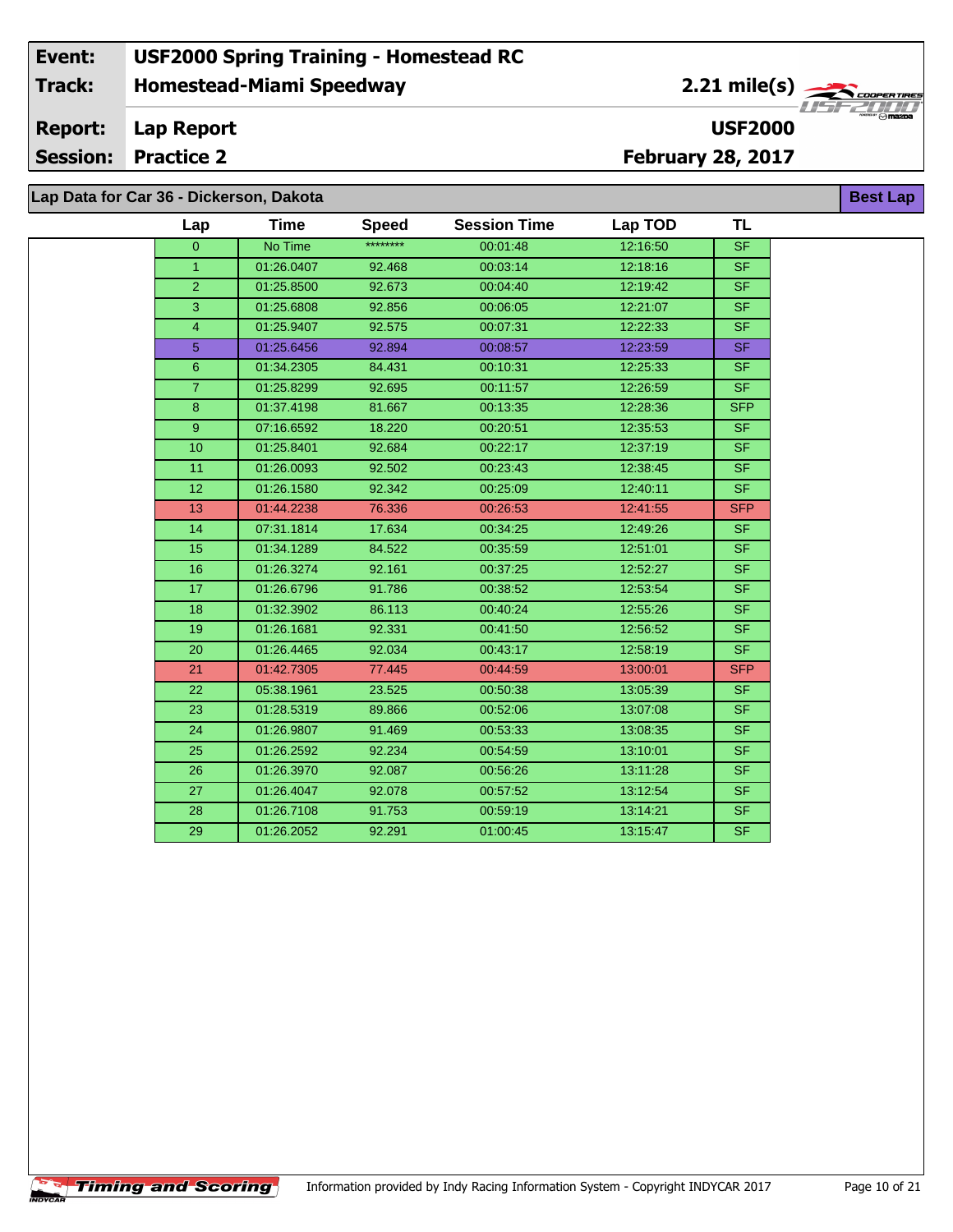### **Homestead-Miami Speedway Lap Report February 28, 2017 Event: USF2000 Spring Training - Homestead RC Track: Report: Session: Practice 2 USF2000** 2.21 mile(s) **Best Lap Lap Data for Car 37 - Castro, Andre (R)**

| Lap            | <b>Time</b> | <b>Speed</b> | <b>Session Time</b> | Lap TOD  | <b>TL</b>                |
|----------------|-------------|--------------|---------------------|----------|--------------------------|
| $\Omega$       | No Time     | ********     | 00:02:05            | 12:17:07 | <b>SF</b>                |
| $\mathbf{1}$   | 01:27.8594  | 90.554       | 00:03:33            | 12:18:35 | <b>SF</b>                |
| $\overline{2}$ | 01:25.5113  | 93.040       | 00:04:59            | 12:20:01 | <b>SF</b>                |
| 3              | 01:32.3418  | 86.158       | 00:06:31            | 12:21:33 | <b>SF</b>                |
| 4              | 01:26.3924  | 92.091       | 00:07:58            | 12:22:59 | <b>SF</b>                |
| 5              | 01:25.8989  | 92.621       | 00:09:23            | 12:24:25 | $\overline{\mathsf{SF}}$ |
| 6              | 01:25.8819  | 92.639       | 00:10:49            | 12:25:51 | <b>SF</b>                |
| $\overline{7}$ | 01:25.7711  | 92.759       | 00:12:15            | 12:27:17 | <b>SF</b>                |
| $\bf 8$        | 01:26.0857  | 92.420       | 00:13:41            | 12:28:43 | <b>SF</b>                |
| 9              | 01:25.8862  | 92.634       | 00:15:07            | 12:30:09 | <b>SF</b>                |
| 10             | 01:25.9983  | 92.513       | 00:16:33            | 12:31:35 | <b>SF</b>                |
| 11             | 01:41.4577  | 78.417       | 00:18:15            | 12:33:16 | <b>SFP</b>               |
| 12             | 04:01.2998  | 32.971       | 00:22:16            | 12:37:18 | <b>SF</b>                |
| 13             | 01:26.2797  | 92.212       | 00:23:42            | 12:38:44 | <b>SF</b>                |
| 14             | 01:26.4951  | 91.982       | 00:25:09            | 12:40:10 | <b>SF</b>                |
| 15             | 01:26.2450  | 92.249       | 00:26:35            | 12:41:37 | <b>SF</b>                |
| 16             | 01:59.1534  | 66.771       | 00:28:34            | 12:43:36 | <b>SFP</b>               |
| 17             | 08:09.6398  | 16.249       | 00:36:44            | 12:51:45 | <b>SF</b>                |
| 18             | 01:26.8253  | 91.632       | 00:38:10            | 12:53:12 | SF.                      |
| 19             | 01:26.0910  | 92.414       | 00:39:37            | 12:54:38 | <b>SF</b>                |
| 20             | 01:26.1756  | 92.323       | 00:41:03            | 12:56:05 | <b>SF</b>                |
| 21             | 01:27.1796  | 91.260       | 00:42:30            | 12:57:32 | <b>SF</b>                |
| 22             | 01:26.4743  | 92.004       | 00:43:56            | 12:58:58 | <b>SF</b>                |
| 23             | 02:13.8992  | 59.418       | 00:46:10            | 13:01:12 | <b>SFP</b>               |
| 24             | 04:47.8628  | 27.638       | 00:50:58            | 13:05:60 | SF                       |
| 25             | 01:25.9972  | 92.515       | 00:52:24            | 13:07:26 | SF.                      |
| 26             | 01:25.9912  | 92.521       | 00:53:50            | 13:08:52 | <b>SF</b>                |
| 27             | 01:26.2336  | 92.261       | 00:55:16            | 13:10:18 | <b>SF</b>                |
| 28             | 01:39.9618  | 79.590       | 00:56:56            | 13:11:58 | <b>SFP</b>               |

**Timing and Scoring** 

÷.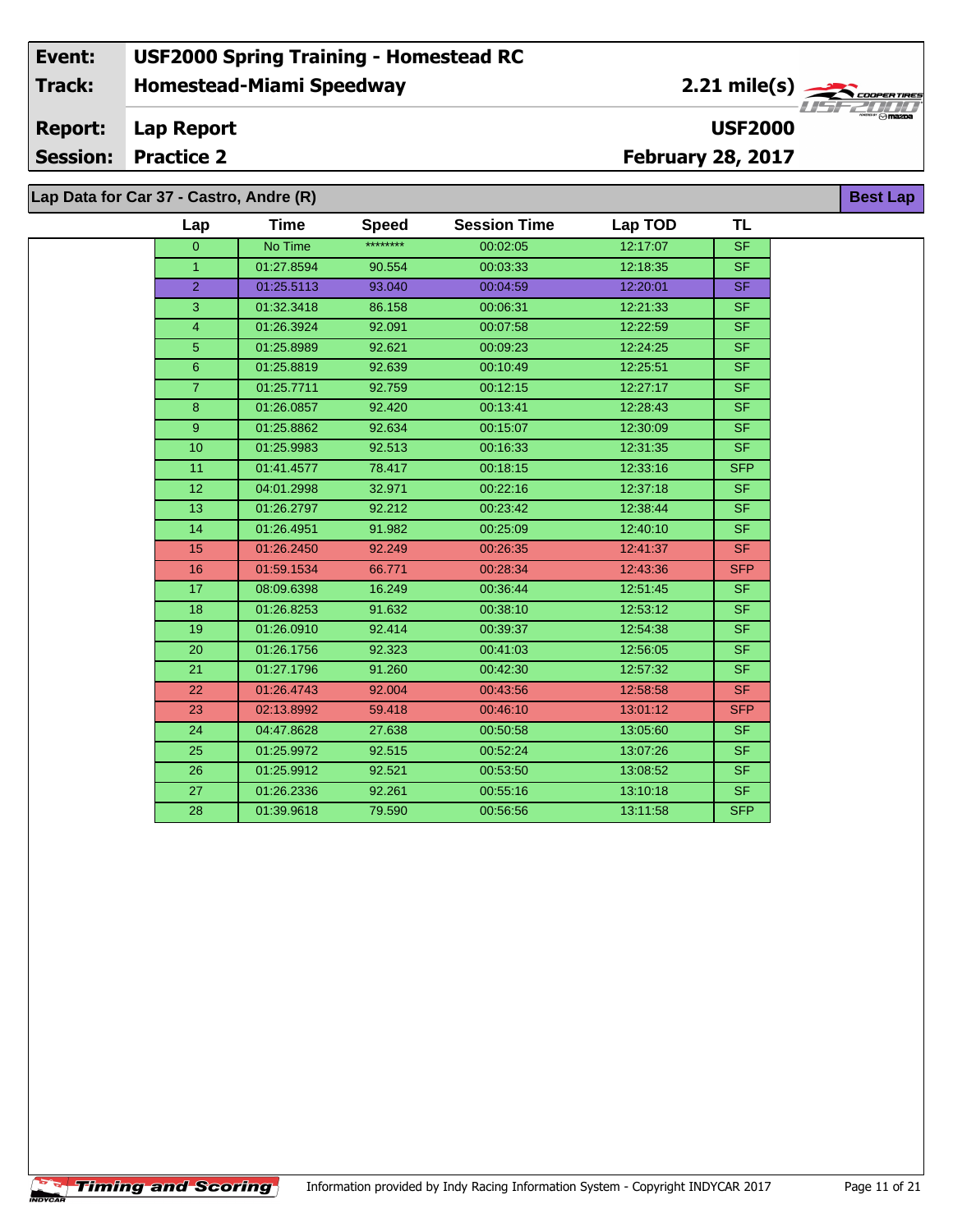**Lap Data for Car 38 - VeeKay, Rinus (R)**

**Timing and Scoring** 

÷.

| Lap             | Time       | <b>Speed</b> | <b>Session Time</b> | Lap TOD   | TL             |
|-----------------|------------|--------------|---------------------|-----------|----------------|
| $\overline{0}$  | No Time    | ********     | 00:01:57            | 12:16:58  | <b>SF</b>      |
| $\mathbf{1}$    | 01:26.5500 | 91.924       | 00:03:23            | 12:18:25  | <b>SF</b>      |
| $\overline{2}$  | 01:26.3258 | 92.162       | 00:04:49            | 12:19:51  | <b>SF</b>      |
| 3               | 01:25.9421 | 92.574       | 00:06:15            | 12:21:17  | <b>SF</b>      |
| $\overline{4}$  | 01:26.3135 | 92.176       | 00:07:42            | 12:22:44  | <b>SF</b>      |
| 5               | 01:26.7396 | 91.723       | 00:09:08            | 12:24:10  | SF.            |
| $6\phantom{1}$  | 01:26.1720 | 92.327       | 00:10:35            | 12:25:36  | S <sub>F</sub> |
| $\overline{7}$  | 01:35.1375 | 83.626       | 00:12:010           | 12:27:12  | <b>SFP</b>     |
| $\bf8$          | 04:42.5570 | 28.157       | 00:16:52            | 12:31:54  | <b>SF</b>      |
| 9               | 01:35.0717 | 83.684       | 00:18:27            | 12:33:29  | SF.            |
| 10              | 01:24.9366 | 93.670       | 00:19:52            | 12:34:54  | <b>SF</b>      |
| 11              | 01:25.1393 | 93.447       | 00:21:18            | 12:36:19  | SF.            |
| 12 <sup>2</sup> | 01:25.0566 | 93.538       | 00:22:43            | 12:37:44  | <b>SF</b>      |
| 13              | 01:25.2645 | 93.310       | 00:24:08            | 12:39:010 | SF.            |
| 14              | 01:34.7332 | 83.983       | 00:25:43            | 12:40:44  | <b>SFP</b>     |
| 15              | 07:44.9435 | 17.112       | 00:33:27            | 12:48:29  | SF.            |
| 16              | 01:25.6214 | 92.921       | 00:34:53            | 12:49:55  | <b>SF</b>      |
| 17              | 01:25.2470 | 93.329       | 00:36:18            | 12:51:20  | <b>SF</b>      |
| 18              | 01:26.5897 | 91.882       | 00:37:45            | 12:52:47  | <b>SF</b>      |
| 19              | 01:26.5618 | 91.911       | 00:39:12            | 12:54:13  | <b>SF</b>      |
| 20              | 01:25.5402 | 93.009       | 00:40:37            | 12:55:39  | <b>SF</b>      |
| 21              | 01:25.3026 | 93.268       | 00:42:02            | 12:57:04  | SF.            |
| 22              | 01:25.8370 | 92.687       | 00:43:28            | 12:58:30  | <b>SF</b>      |
| 23              | 01:37.1869 | 81.863       | 00:45:05            | 13:00:07  | <b>SFP</b>     |
| 24              | 05:32.4378 | 23.932       | 00:50:38            | 13:05:40  | <b>SF</b>      |
| 25              | 01:27.1017 | 91.342       | 00:52:05            | 13:07:07  | <b>SF</b>      |
| 26              | 01:25.4067 | 93.154       | 00:53:30            | 13:08:32  | <b>SF</b>      |
| 27              | 01:36.6905 | 82.283       | 00:55:07            | 13:10:09  | <b>SFP</b>     |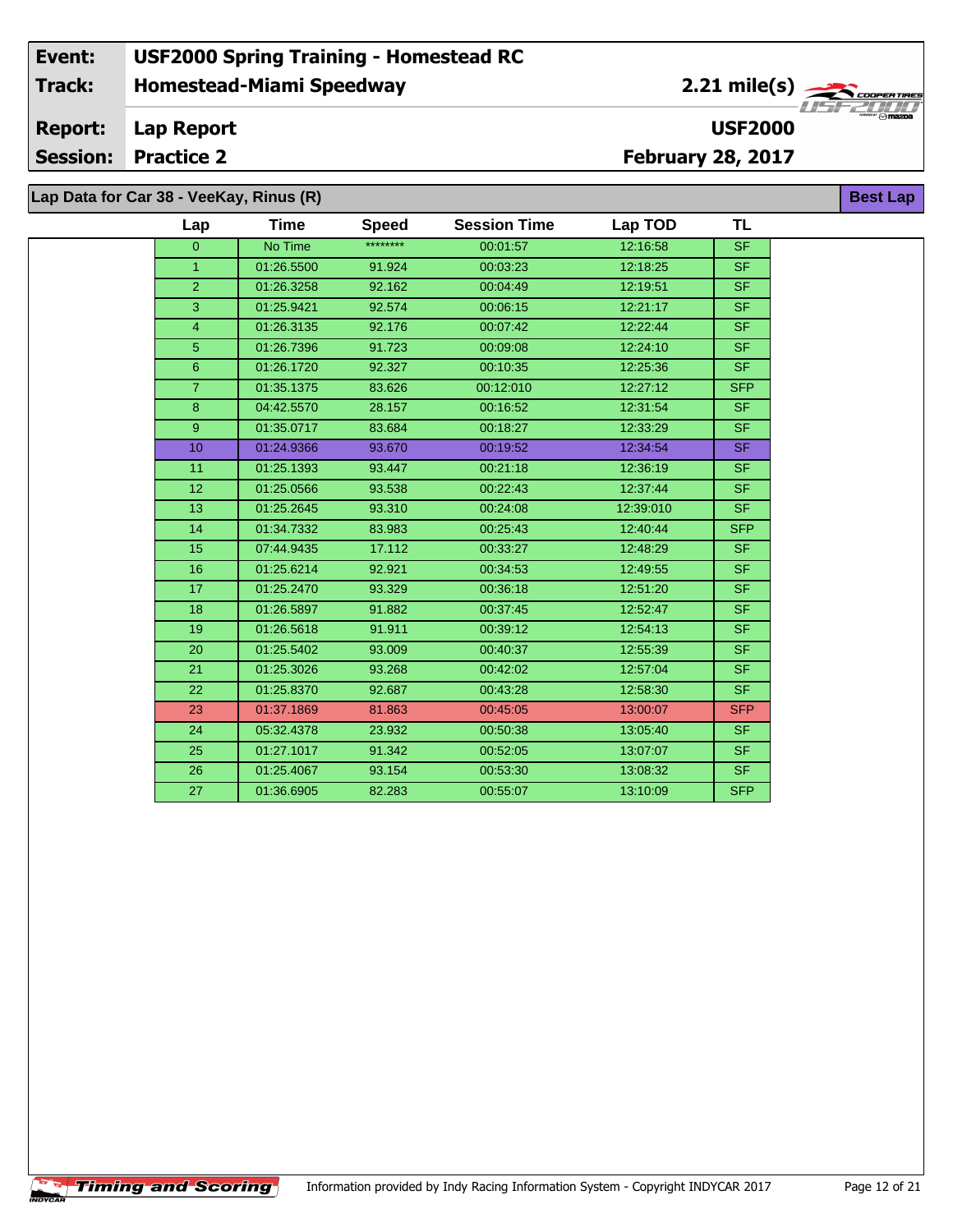#### **Event: USF2000 Spring Training - Homestead RC 2.21 mile(s) Track: Homestead-Miami Speedway** .<br>COOPERTIRE **OOPER TIRE**<br>Max<sub>o</sub>maxba **Report: Lap Report USF2000 Session: Practice 2 February 28, 2017 Lap Data for Car 7 - Wojcik, Devin (R) Best Lap**

| Lap              | Time       | <b>Speed</b> | <b>Session Time</b> | Lap TOD  | <b>TL</b>  |
|------------------|------------|--------------|---------------------|----------|------------|
| $\overline{0}$   | No Time    | ********     | 00:07:09            | 12:22:11 | <b>SF</b>  |
| 1.               | 01:29.6051 | 88.790       | 00:08:38            | 12:23:40 | <b>SF</b>  |
| $\overline{2}$   | 01:28.3079 | 90.094       | 00:10:07            | 12:25:09 | <b>SF</b>  |
| 3                | 01:28.3754 | 90.025       | 00:11:35            | 12:26:37 | <b>SF</b>  |
| $\overline{4}$   | 01:27.4471 | 90.981       | 00:13:03            | 12:28:04 | <b>SF</b>  |
| $\overline{5}$   | 01:28.1785 | 90.226       | 00:14:31            | 12:29:33 | <b>SF</b>  |
| $6\phantom{1}$   | 01:28.1431 | 90.262       | 00:15:59            | 12:31:01 | <b>SF</b>  |
| $\overline{7}$   | 01:27.2930 | 91.141       | 00:17:26            | 12:32:28 | <b>SF</b>  |
| 8                | 01:27.3417 | 91.091       | 00:18:54            | 12:33:55 | <b>SF</b>  |
| $\overline{9}$   | 01:27.7394 | 90.678       | 00:20:21            | 12:35:23 | <b>SF</b>  |
| 10 <sup>10</sup> | 01:27.5514 | 90.872       | 00:21:49            | 12:36:51 | <b>SF</b>  |
| 11               | 01:28.3995 | 90.001       | 00:23:17            | 12:38:19 | <b>SF</b>  |
| 12 <sub>2</sub>  | 01:40.8914 | 78.857       | 00:24:58            | 12:39:60 | <b>SFP</b> |
| 13               | 06:44.1124 | 19.688       | 00:31:42            | 12:46:44 | <b>SF</b>  |
| 14               | 01:27.7206 | 90.697       | 00:33:010           | 12:48:12 | <b>SF</b>  |
| 15               | 01:27.3800 | 91.051       | 00:34:37            | 12:49:39 | <b>SF</b>  |
| 16               | 01:27.7489 | 90.668       | 00:36:05            | 12:51:07 | <b>SF</b>  |
| 17               | 01:28.2752 | 90.127       | 00:37:33            | 12:52:35 | <b>SF</b>  |
| 18               | 01:31.5268 | 86.925       | 00:39:05            | 12:54:07 | <b>SF</b>  |
| 19               | 01:27.7513 | 90.665       | 00:40:33            | 12:55:34 | <b>SF</b>  |
| 20               | 01:29.0815 | 89.311       | 00:42:02            | 12:57:04 | <b>SF</b>  |
| 21               | 01:41.2629 | 78.568       | 00:43:43            | 12:58:45 | <b>SFP</b> |
| 22               | 09:03.6497 | 14.634       | 00:52:47            | 13:07:48 | <b>SF</b>  |
| 23               | 01:27.5195 | 90.905       | 00:54:14            | 13:09:16 | <b>SF</b>  |
| 24               | 01:28.2197 | 90.184       | 00:55:42            | 13:10:44 | <b>SF</b>  |
| 25               | 01:47.7335 | 73.849       | 00:57:30            | 13:12:32 | <b>SFP</b> |
|                  |            |              |                     |          |            |

 $\sqrt{\textbf{T}}$ iming and Scoring $\sqrt{\textbf{S}}$ 

CAR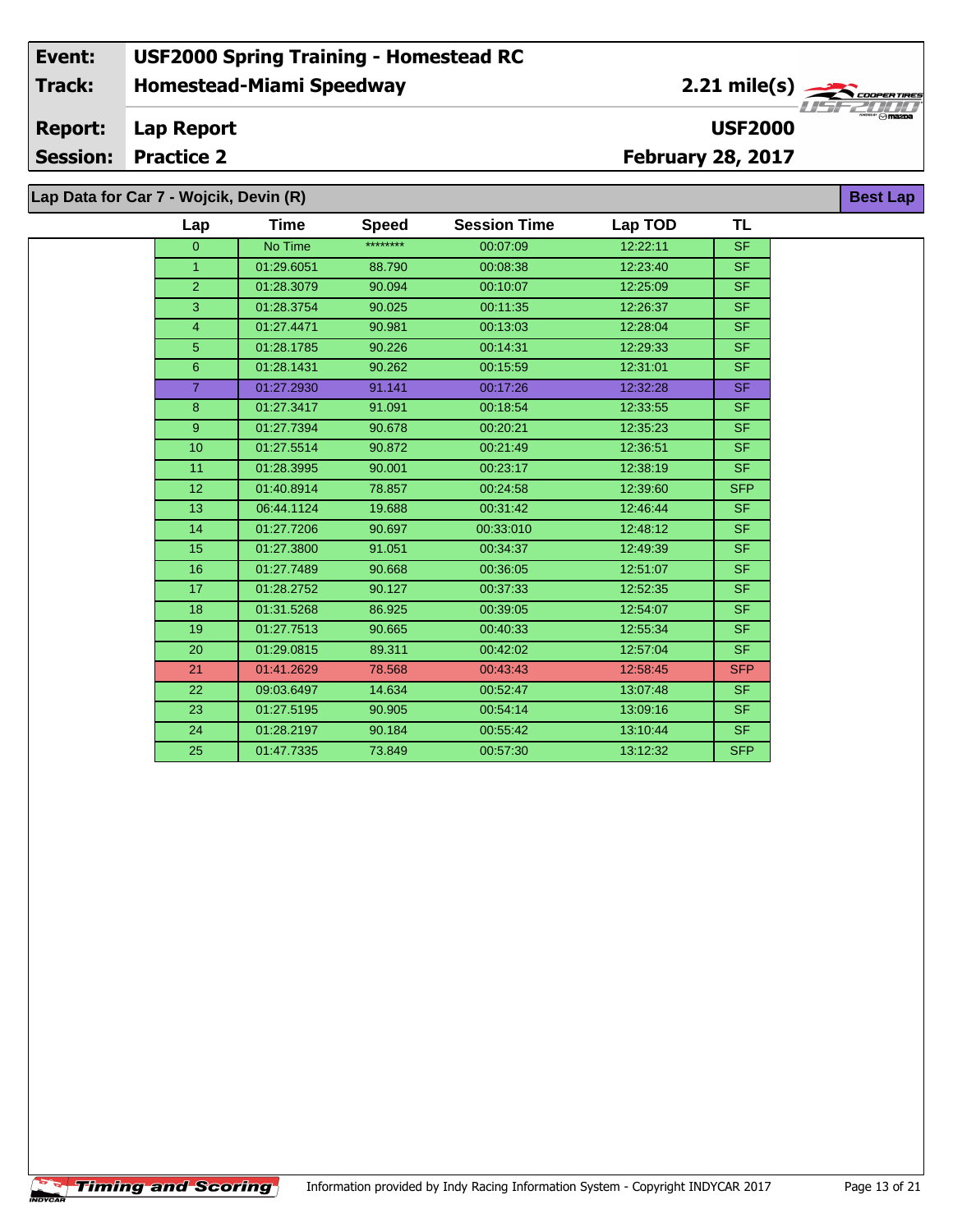**Lap Data for Car 8 - Tomaselli\*, Bruna (R)**

**Timing and Scoring** 

÷.

| Lap             | Time       | <b>Speed</b> | <b>Session Time</b> | Lap TOD  | TL                       |
|-----------------|------------|--------------|---------------------|----------|--------------------------|
| $\overline{0}$  | No Time    | ********     | 00:02:54            | 12:17:56 | <b>SF</b>                |
| $\mathbf{1}$    | 01:42.4338 | 77.670       | 00:04:36            | 12:19:38 | SF.                      |
| $\overline{2}$  | 01:32.9231 | 85.619       | 00:06:09            | 12:21:11 | <b>SF</b>                |
| 3               | 01:30.5129 | 87.899       | 00:07:40            | 12:22:42 | SF.                      |
| $\overline{4}$  | 01:32.3588 | 86.142       | 00:09:12            | 12:24:14 | <b>SF</b>                |
| 5 <sup>5</sup>  | 01:29.3980 | 88.995       | 00:10:41            | 12:25:43 | SF.                      |
| 6 <sup>°</sup>  | 01:30.1339 | 88.269       | 00:12:12            | 12:27:13 | <b>SF</b>                |
| $\overline{7}$  | 01:29.5653 | 88.829       | 00:13:41            | 12:28:43 | SF.                      |
| 8               | 01:31.3832 | 87.062       | 00:15:13            | 12:30:14 | <b>SF</b>                |
| 9 <sup>°</sup>  | 01:30.2544 | 88.151       | 00:16:43            | 12:31:45 | SF.                      |
| 10 <sub>1</sub> | 01:30.7771 | 87.643       | 00:18:14            | 12:33:15 | <b>SF</b>                |
| 11              | 01:41.5084 | 78.378       | 00:19:55            | 12:34:57 | <b>SFP</b>               |
| 12 <sup>2</sup> | 06:48.7657 | 19.463       | 00:26:44            | 12:41:46 | SF.                      |
| 13 <sup>°</sup> | 02:03.1738 | 64.592       | 00:28:47            | 12:43:49 | <b>SFP</b>               |
| 14              | 02:58.5007 | 44.571       | 00:31:46            | 12:46:47 | <b>SF</b>                |
| 15              | 01:31.6668 | 86.793       | 00:33:17            | 12:48:19 | <b>SF</b>                |
| 16              | 01:30.1528 | 88.250       | 00:34:47            | 12:49:49 | <b>SF</b>                |
| 17              | 01:30.6025 | 87.812       | 00:36:18            | 12:51:20 | <b>SF</b>                |
| 18              | 01:30.4483 | 87.962       | 00:37:48            | 12:52:50 | <b>SF</b>                |
| 19              | 01:30.9897 | 87.438       | 00:39:19            | 12:54:21 | <b>SF</b>                |
| 20              | 01:42.0249 | 77.981       | 00:41:01            | 12:56:03 | <b>SFP</b>               |
| 21              | 10:33.4567 | 12.560       | 00:51:35            | 13:06:37 | <b>SF</b>                |
| 22              | 01:32.1726 | 86.316       | 00:53:07            | 13:08:09 | <b>SF</b>                |
| 23              | 01:30.5414 | 87.871       | 00:54:38            | 13:09:39 | <b>SF</b>                |
| 24              | 01:30.0176 | 88.383       | 00:56:08            | 13:11:09 | <b>SF</b>                |
| 25              | 01:31.0160 | 87.413       | 00:57:39            | 13:12:40 | <b>SF</b>                |
| 26              | 01:30.8291 | 87.593       | 00:59:09            | 13:14:11 | <b>SF</b>                |
| 27              | 01:31.3926 | 87.053       | 01:00:41            | 13:15:43 | $\overline{\mathsf{SF}}$ |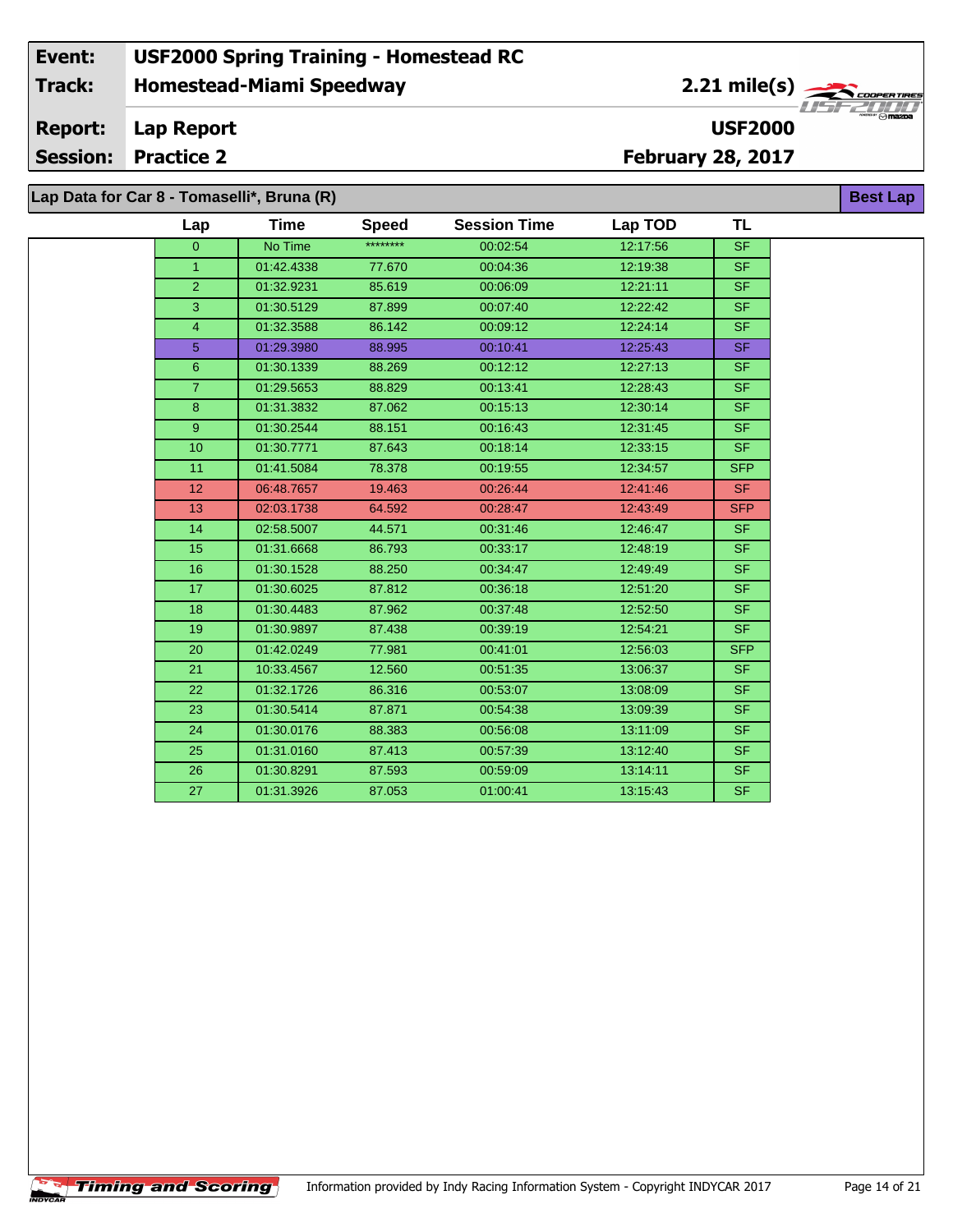**Lap Data for Car 80 - Megennis, Robert**

| Lap             | Time       | <b>Speed</b> | <b>Session Time</b> | Lap TOD  | TL         |
|-----------------|------------|--------------|---------------------|----------|------------|
| $\overline{0}$  | No Time    | ********     | 00:02:04            | 12:17:05 | <b>SF</b>  |
| $\mathbf{1}$    | 01:27.2934 | 91.141       | 00:03:31            | 12:18:33 | SF.        |
| $\overline{2}$  | 01:26.4206 | 92.061       | 00:04:57            | 12:19:59 | <b>SF</b>  |
| 3               | 01:26.2889 | 92.202       | 00:06:24            | 12:21:25 | <b>SF</b>  |
| $\overline{4}$  | 01:25.8642 | 92.658       | 00:07:49            | 12:22:51 | <b>SF</b>  |
| 5               | 01:32.1498 | 86.338       | 00:09:22            | 12:24:23 | SF.        |
| 6               | 01:39.4614 | 79.991       | 00:11:01            | 12:26:03 | SF.        |
| $\overline{7}$  | 01:29.4919 | 88.902       | 00:12:30            | 12:27:32 | <b>SF</b>  |
| $\bf{8}$        | 01:37.1861 | 81.864       | 00:14:08            | 12:29:09 | <b>SFP</b> |
| 9 <sup>°</sup>  | 07:57.2003 | 16.672       | 00:22:05            | 12:37:07 | SF.        |
| 10              | 01:26.5252 | 91.950       | 00:23:31            | 12:38:33 | SF.        |
| 11              | 01:26.6657 | 91.801       | 00:24:58            | 12:39:60 | SF.        |
| 12 <sup>2</sup> | 01:26.2157 | 92.280       | 00:26:24            | 12:41:26 | <b>SF</b>  |
| 13              | 01:44.6928 | 75.994       | 00:28:09            | 12:43:11 | <b>SFP</b> |
| 14              | 06:03.9404 | 21.861       | 00:34:13            | 12:49:15 | SF.        |
| 15              | 01:36.6524 | 82.316       | 00:35:50            | 12:50:51 | <b>SF</b>  |
| 16              | 01:26.8425 | 91.614       | 00:37:16            | 12:52:18 | <b>SF</b>  |
| 17              | 01:26.7272 | 91.736       | 00:38:43            | 12:53:45 | <b>SF</b>  |
| 18              | 01:27.7216 | 90.696       | 00:40:11            | 12:55:13 | SF.        |
| 19              | 01:26.6817 | 91.784       | 00:41:38            | 12:56:39 | SF.        |
| 20              | 01:38.7717 | 80.549       | 00:43:16            | 12:58:18 | <b>SFP</b> |
| 21              | 12:54.5952 | 10.271       | 00:56:11            | 13:11:13 | SF.        |
| 22              | 01:26.1229 | 92.380       | 00:57:37            | 13:12:39 | SF.        |
| 23              | 01:25.4114 | 93.149       | 00:59:02            | 13:14:04 | <b>SF</b>  |
| 24              | 01:25.1468 | 93.439       | 01:00:28            | 13:15:29 | <b>SF</b>  |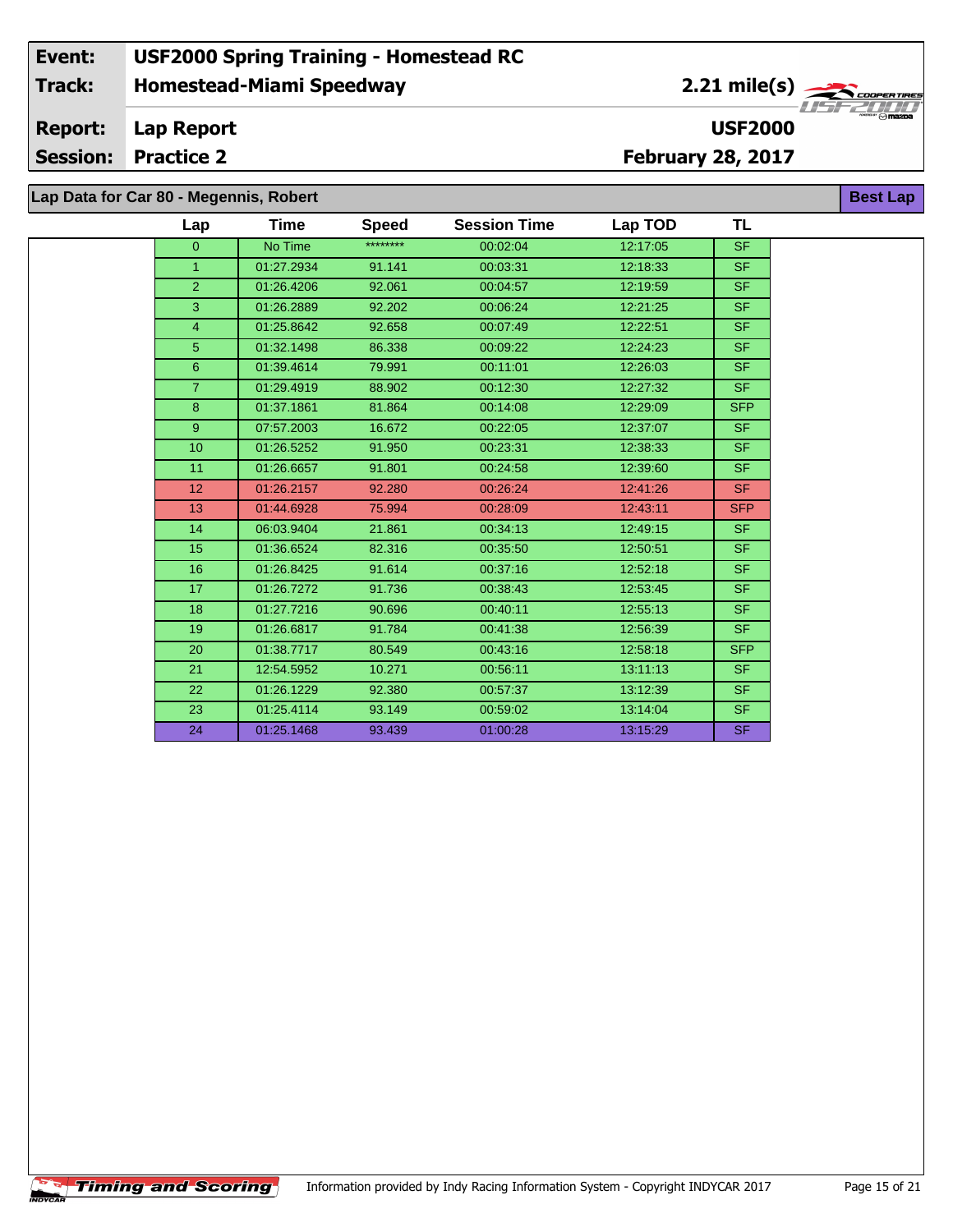#### **Homestead-Miami Speedway Lap Report Event: USF2000 Spring Training - Homestead RC Track: Report: USF2000** 2.21 mile(s)

**Session: Practice 2**

**February 28, 2017**

**Best Lap**

**Lap Data for Car 81 - Frederick, Kaylen (R)**

| Lap             | Time       | <b>Speed</b> | <b>Session Time</b> | Lap TOD  | TL         |
|-----------------|------------|--------------|---------------------|----------|------------|
| $\overline{0}$  | No Time    | ********     | 00:02:05            | 12:17:07 | <b>SF</b>  |
| $\mathbf{1}$    | 01:26.5786 | 91.893       | 00:03:32            | 12:18:34 | SF.        |
| $\overline{2}$  | 01:26.1860 | 92.312       | 00:04:58            | 12:19:60 | SF.        |
| 3               | 01:26.3949 | 92.089       | 00:06:24            | 12:21:26 | SF.        |
| 4               | 01:25.9670 | 92.547       | 00:07:50            | 12:22:52 | SF.        |
| 5               | 01:25.8234 | 92.702       | 00:09:16            | 12:24:18 | SF.        |
| 6               | 01:45.6598 | 75.298       | 00:11:02            | 12:26:04 | SF.        |
| $\overline{7}$  | 01:38.4920 | 80.778       | 00:12:40            | 12:27:42 | SFP        |
| 8               | 05:08.5713 | 25.783       | 00:17:49            | 12:32:51 | <b>SF</b>  |
| 9 <sup>°</sup>  | 01:26.1150 | 92.388       | 00:19:15            | 12:34:17 | SF.        |
| 10              | 01:26.0659 | 92.441       | 00:20:41            | 12:35:43 | SF.        |
| 11              | 01:26.2486 | 92.245       | 00:22:07            | 12:37:09 | SF.        |
| 12 <sub>2</sub> | 01:25.9555 | 92.560       | 00:23:33            | 12:38:35 | SF.        |
| 13              | 01:26.3723 | 92.113       | 00:24:60            | 12:40:01 | SF.        |
| 14              | 01:25.9149 | 92.603       | 00:26:25            | 12:41:27 | SF.        |
| 15              | 01:45.3691 | 75.506       | 00:28:11            | 12:43:13 | <b>SFP</b> |
| 16              | 11:17.8834 | 11.737       | 00:39:29            | 12:54:31 | SF.        |
| 17              | 01:26.0311 | 92.478       | 00:40:55            | 12:55:57 | SF.        |
| 18              | 01:26.4127 | 92.070       | 00:42:21            | 12:57:23 | SF.        |
| 19              | 01:26.6878 | 91.778       | 00:43:48            | 12:58:50 | <b>SF</b>  |
| 20              | 01:42.3210 | 77.755       | 00:45:30            | 13:00:32 | <b>SFP</b> |
| 21              | 09:11.5125 | 14.426       | 00:54:42            | 13:09:44 | SF.        |
| 22              | 01:25.8450 | 92.679       | 00:56:08            | 13:11:09 | SF.        |
| 23              | 01:25.4736 | 93.081       | 00:57:33            | 13:12:35 | SF.        |
| 24              | 01:25.3889 | 93.174       | 00:58:58            | 13:14:00 | SF.        |
| 25              | 01:25.3893 | 93.173       | 01:00:24            | 13:15:26 | SF.        |
|                 |            |              |                     |          |            |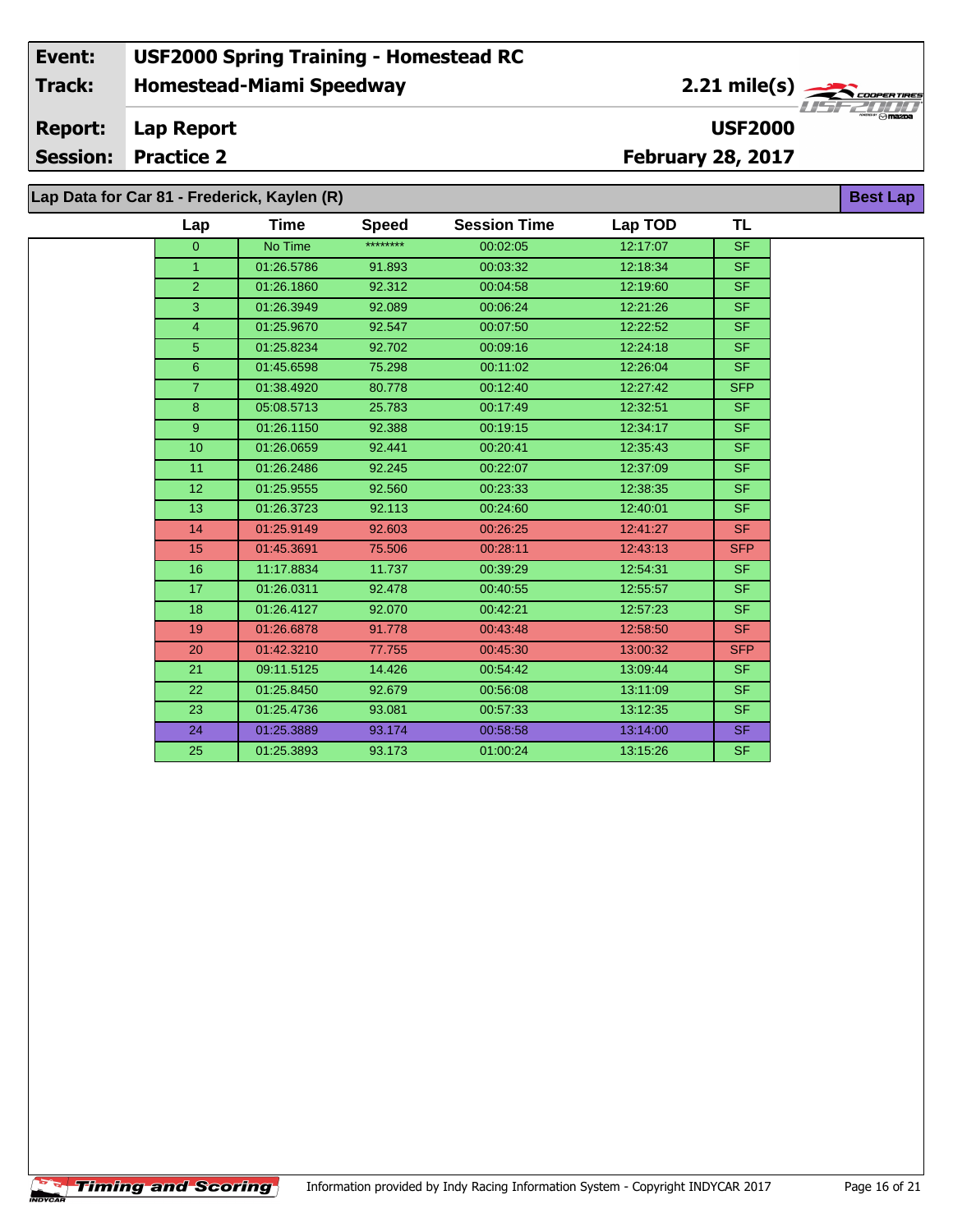# **Lap Data for Car 82 - Agren, Ayla**

 $\overline{\phantom{a}}$ 

| Lap             | Time       | <b>Speed</b> | <b>Session Time</b> | Lap TOD  | TL         |
|-----------------|------------|--------------|---------------------|----------|------------|
| $\overline{0}$  | No Time    | ********     | 00:02:10            | 12:17:12 | <b>SF</b>  |
| $\mathbf{1}$    | 01:28.5598 | 89.838       | 00:03:39            | 12:18:41 | <b>SF</b>  |
| $\overline{2}$  | 01:26.9082 | 91.545       | 00:05:06            | 12:20:08 | <b>SF</b>  |
| 3               | 01:27.5855 | 90.837       | 00:06:33            | 12:21:35 | <b>SF</b>  |
| $\overline{4}$  | 01:26.9123 | 91.541       | 00:08:00            | 12:23:02 | <b>SF</b>  |
| 5               | 01:26.4178 | 92.064       | 00:09:27            | 12:24:28 | <b>SF</b>  |
| $6\phantom{1}$  | 01:26.4881 | 91.990       | 00:10:53            | 12:25:55 | <b>SF</b>  |
| $\overline{7}$  | 01:26.2586 | 92.234       | 00:12:19            | 12:27:21 | <b>SF</b>  |
| 8               | 01:29.9433 | 88.456       | 00:13:49            | 12:28:51 | <b>SF</b>  |
| 9               | 01:44.2529 | 76.314       | 00:15:34            | 12:30:35 | <b>SFP</b> |
| 10              | 08:26.1794 | 15.718       | 00:23:60            | 12:39:02 | <b>SF</b>  |
| 11              | 01:26.9691 | 91.481       | 00:25:27            | 12:40:29 | <b>SF</b>  |
| 12 <sup>2</sup> | 01:47.1591 | 74.245       | 00:27:14            | 12:42:16 | <b>SFP</b> |
| 13              | 05:36.3433 | 23.654       | 00:32:50            | 12:47:52 | <b>SF</b>  |
| 14              | 01:26.4746 | 92.004       | 00:34:17            | 12:49:18 | <b>SF</b>  |
| 15              | 01:26.4140 | 92.068       | 00:35:43            | 12:50:45 | <b>SF</b>  |
| 16              | 01:25.9974 | 92.514       | 00:37:09            | 12:52:11 | <b>SF</b>  |
| 17              | 01:26.0560 | 92.451       | 00:38:35            | 12:53:37 | <b>SF</b>  |
| 18              | 01:45.4805 | 75.426       | 00:40:21            | 12:55:22 | <b>SFP</b> |
| 19              | 04:38.0748 | 28.611       | 00:44:59            | 13:00:01 | <b>SFP</b> |
| 20              | 06:56.3542 | 19.109       | 00:51:55            | 13:06:57 | <b>SF</b>  |
| 21              | 01:26.0139 | 92.497       | 00:53:21            | 13:08:23 | <b>SF</b>  |
| 22              | 01:25.6967 | 92.839       | 00:54:47            | 13:09:49 | <b>SF</b>  |
| 23              | 01:26.1107 | 92.393       | 00:56:13            | 13:11:15 | <b>SF</b>  |
| 24              | 01:25.7308 | 92.802       | 00:57:39            | 13:12:40 | <b>SF</b>  |
| 25              | 01:25.5268 | 93.023       | 00:59:04            | 13:14:06 | <b>SF</b>  |
| 26              | 01:25.8368 | 92.688       | 01:00:30            | 13:15:32 | <b>SF</b>  |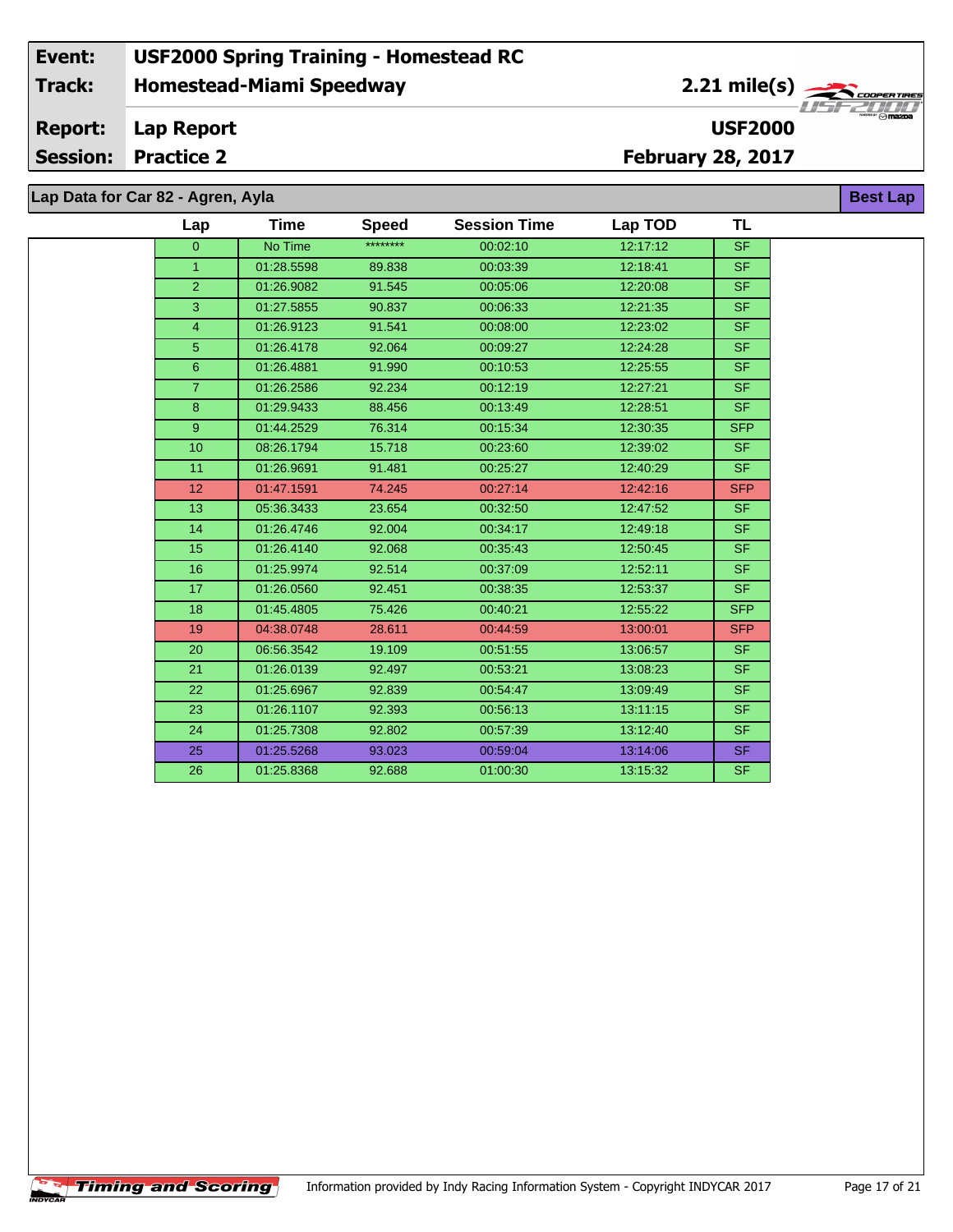**Lap Data for Car 9 - Franzoni, Victor**

| Lap            | <b>Time</b> | <b>Speed</b> | <b>Session Time</b> | Lap TOD  | <b>TL</b>  |
|----------------|-------------|--------------|---------------------|----------|------------|
| $\overline{0}$ | No Time     | ********     | 00:04:34            | 12:19:36 | <b>SF</b>  |
| $\mathbf{1}$   | 01:27.2253  | 91.212       | 00:06:02            | 12:21:03 | <b>SF</b>  |
| $\overline{2}$ | 01:26.5934  | 91.878       | 00:07:28            | 12:22:30 | <b>SF</b>  |
| 3              | 01:26.2073  | 92.289       | 00:08:54            | 12:23:56 | <b>SF</b>  |
| $\overline{4}$ | 01:26.3571  | 92.129       | 00:10:21            | 12:25:23 | <b>SF</b>  |
| $5\phantom{.}$ | 01:34.3446  | 84.329       | 00:11:55            | 12:26:57 | <b>SF</b>  |
| $6\phantom{1}$ | 01:37.5214  | 81.582       | 00:13:33            | 12:28:34 | <b>SFP</b> |
| $\overline{7}$ | 08:14.1593  | 16.100       | 00:21:47            | 12:36:49 | <b>SF</b>  |
| 8              | 01:28.2485  | 90.155       | 00:23:15            | 12:38:17 | <b>SF</b>  |
| 9              | 01:26.6390  | 91.829       | 00:24:42            | 12:39:44 | <b>SF</b>  |
| 10             | 01:27.7768  | 90.639       | 00:26:010           | 12:41:11 | <b>SF</b>  |
| 11             | 01:50.2867  | 72.139       | 00:27:60            | 12:43:02 | <b>SFP</b> |
| 12             | 09:12.1289  | 14.410       | 00:37:12            | 12:52:14 | <b>SF</b>  |
| 13             | 01:26.9195  | 91.533       | 00:38:39            | 12:53:41 | <b>SF</b>  |
| 14             | 01:26.7577  | 91.704       | 00:40:06            | 12:55:07 | <b>SF</b>  |
| 15             | 01:26.6641  | 91.803       | 00:41:32            | 12:56:34 | <b>SF</b>  |
| 16             | 01:38.0611  | 81.133       | 00:43:10            | 12:58:12 | <b>SFP</b> |
| 17             | 10:26.6737  | 12.696       | 00:53:37            | 13:08:39 | <b>SF</b>  |
| 18             | 01:26.4796  | 91.999       | 00:55:03            | 13:10:05 | <b>SF</b>  |
| 19             | 01:26.3910  | 92.093       | 00:56:30            | 13:11:32 | <b>SF</b>  |
| 20             | 01:26.6803  | 91.786       | 00:57:57            | 13:12:58 | <b>SF</b>  |
| 21             | 01:38.4719  | 80.795       | 00:59:35            | 13:14:37 | <b>SFP</b> |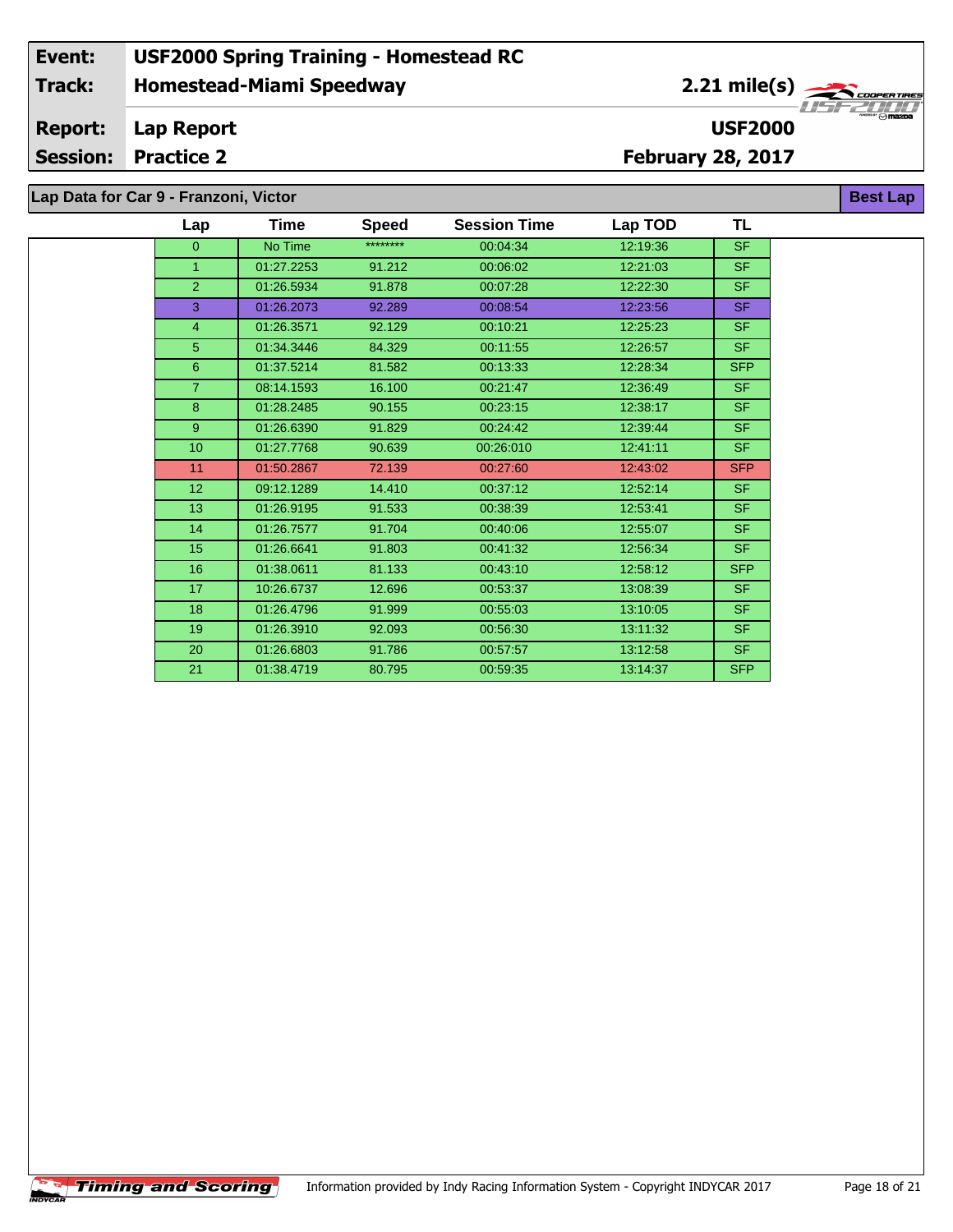**Lap Data for Car 90 - Thompson, Parker**

| Lap             | Time       | <b>Speed</b> | <b>Session Time</b> | Lap TOD  | <b>TL</b>  |
|-----------------|------------|--------------|---------------------|----------|------------|
| $\overline{0}$  | No Time    | ********     | 00:04:02            | 12:19:04 | <b>SF</b>  |
| $\mathbf{1}$    | 01:27.9099 | 90.502       | 00:05:30            | 12:20:32 | <b>SF</b>  |
| $\overline{2}$  | 01:27.1695 | 91.270       | 00:06:57            | 12:21:59 | <b>SF</b>  |
| 3               | 01:26.4304 | 92.051       | 00:08:23            | 12:23:25 | <b>SF</b>  |
| 4               | 01:26.8581 | 91.598       | 00:09:50            | 12:24:52 | <b>SF</b>  |
| 5               | 01:26.5797 | 91.892       | 00:11:17            | 12:26:19 | <b>SF</b>  |
| $6\phantom{1}$  | 01:36.9147 | 82.093       | 00:12:54            | 12:27:56 | <b>SFP</b> |
| $\overline{7}$  | 04:38.4794 | 28.569       | 00:17:32            | 12:32:34 | <b>SF</b>  |
| 8               | 01:27.1463 | 91.295       | 00:18:59            | 12:34:01 | <b>SF</b>  |
| 9 <sup>°</sup>  | 01:25.6164 | 92.926       | 00:20:25            | 12:35:27 | <b>SF</b>  |
| 10              | 01:29.0861 | 89.307       | 00:21:54            | 12:36:56 | <b>SF</b>  |
| 11              | 01:35.3611 | 83.430       | 00:23:29            | 12:38:31 | <b>SFP</b> |
| 12 <sup>2</sup> | 07:51.0916 | 16.888       | 00:31:21            | 12:46:22 | <b>SF</b>  |
| 13              | 01:25.6426 | 92.898       | 00:32:46            | 12:47:48 | <b>SF</b>  |
| 14              | 01:26.8124 | 91.646       | 00:34:13            | 12:49:15 | <b>SF</b>  |
| 15              | 01:26.8841 | 91.570       | 00:35:40            | 12:50:42 | <b>SF</b>  |
| 16              | 01:26.1839 | 92.314       | 00:37:06            | 12:52:08 | <b>SF</b>  |
| 17              | 01:26.2494 | 92.244       | 00:38:32            | 12:53:34 | <b>SF</b>  |
| 18              | 01:40.0653 | 79.508       | 00:40:12            | 12:55:14 | <b>SFP</b> |
| 19              | 14:37.1180 | 9.071        | 00:54:50            | 13:09:51 | <b>SF</b>  |
| 20              | 01:25.8883 | 92.632       | 00:56:15            | 13:11:17 | <b>SF</b>  |
| 21              | 01:25.6019 | 92.942       | 00:57:41            | 13:12:43 | <b>SF</b>  |
| 22              | 01:26.6581 | 91.809       | 00:59:08            | 13:14:09 | <b>SF</b>  |
| 23              | 01:25.6627 | 92.876       | 01:00:33            | 13:15:35 | <b>SF</b>  |

 $\overline{\phantom{a}}$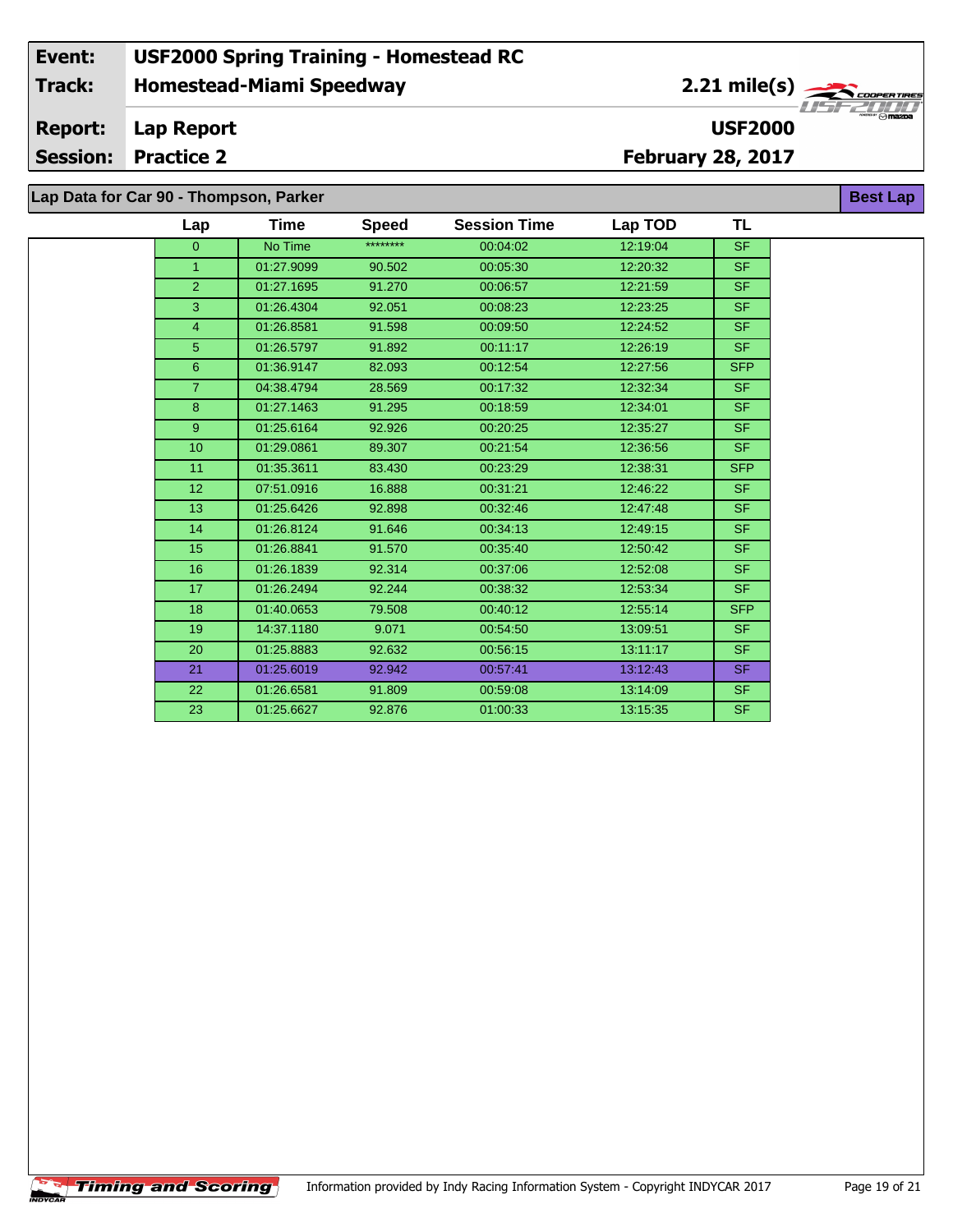**Lap Data for Car 91 - Gabin, Luke**

÷.

| Lap             | <b>Time</b> | <b>Speed</b> | <b>Session Time</b> | Lap TOD  | <b>TL</b>                |
|-----------------|-------------|--------------|---------------------|----------|--------------------------|
| $\overline{0}$  | No Time     | ********     | 00:02:15            | 12:17:17 | <b>SF</b>                |
| $\mathbf{1}$    | 01:27.8650  | 90.548       | 00:03:43            | 12:18:44 | <b>SF</b>                |
| $\overline{2}$  | 01:26.6957  | 91.769       | 00:05:09            | 12:20:11 | <b>SF</b>                |
| 3               | 01:26.5337  | 91.941       | 00:06:36            | 12:21:38 | <b>SF</b>                |
| $\overline{4}$  | 01:26.5081  | 91.968       | 00:08:02            | 12:23:04 | $\overline{\mathsf{SF}}$ |
| 5               | 01:25.9465  | 92.569       | 00:09:28            | 12:24:30 | <b>SF</b>                |
| $6\phantom{.}$  | 01:26.2530  | 92.240       | 00:10:55            | 12:25:56 | <b>SF</b>                |
| $\overline{7}$  | 01:26.2040  | 92.293       | 00:12:21            | 12:27:23 | SF                       |
| 8               | 01:26.1276  | 92.375       | 00:13:47            | 12:28:49 | SF.                      |
| 9               | 01:36.9236  | 82.085       | 00:15:24            | 12:30:26 | <b>SFP</b>               |
| 10              | 04:38.7584  | 28.541       | 00:20:03            | 12:35:04 | <b>SF</b>                |
| 11              | 01:26.4194  | 92.063       | 00:21:29            | 12:36:31 | SF.                      |
| 12 <sup>2</sup> | 01:26.6650  | 91.802       | 00:22:56            | 12:37:57 | <b>SF</b>                |
| 13              | 01:26.5001  | 91.977       | 00:24:22            | 12:39:24 | $\overline{\mathsf{SF}}$ |
| 14              | 01:26.0978  | 92.407       | 00:25:48            | 12:40:50 | <b>SF</b>                |
| 15              | 01:43.7386  | 76.693       | 00:27:32            | 12:42:34 | <b>SFP</b>               |
| 16              | 05:45.7986  | 23.008       | 00:33:18            | 12:48:20 | <b>SF</b>                |
| 17              | 01:26.3234  | 92.165       | 00:34:44            | 12:49:46 | <b>SF</b>                |
| 18              | 01:25.8980  | 92.621       | 00:36:010           | 12:51:12 | <b>SF</b>                |
| 19              | 01:26.0553  | 92.452       | 00:37:36            | 12:52:38 | SF.                      |
| 20              | 01:29.6111  | 88.784       | 00:39:06            | 12:54:07 | $\overline{\mathsf{SF}}$ |
| 21              | 01:27.3531  | 91.079       | 00:40:33            | 12:55:35 | <b>SF</b>                |
| 22              | 01:26.5487  | 91.925       | 00:41:60            | 12:57:01 | SF                       |
| 23              | 01:26.6278  | 91.841       | 00:43:26            | 12:58:28 | SF                       |
| 24              | 01:38.2237  | 80.999       | 00:45:04            | 13:00:06 | <b>SFP</b>               |
| 25              | 05:55.2154  | 22.398       | 00:50:60            | 13:06:01 | <b>SF</b>                |
| 26              | 01:26.0029  | 92.509       | 00:52:26            | 13:07:27 | <b>SF</b>                |
| 27              | 01:26.0556  | 92.452       | 00:53:52            | 13:08:53 | <b>SF</b>                |
| 28              | 01:25.8691  | 92.653       | 00:55:18            | 13:10:19 | SF.                      |
| 29              | 01:39.1225  | 80.264       | 00:56:57            | 13:11:58 | <b>SFP</b>               |